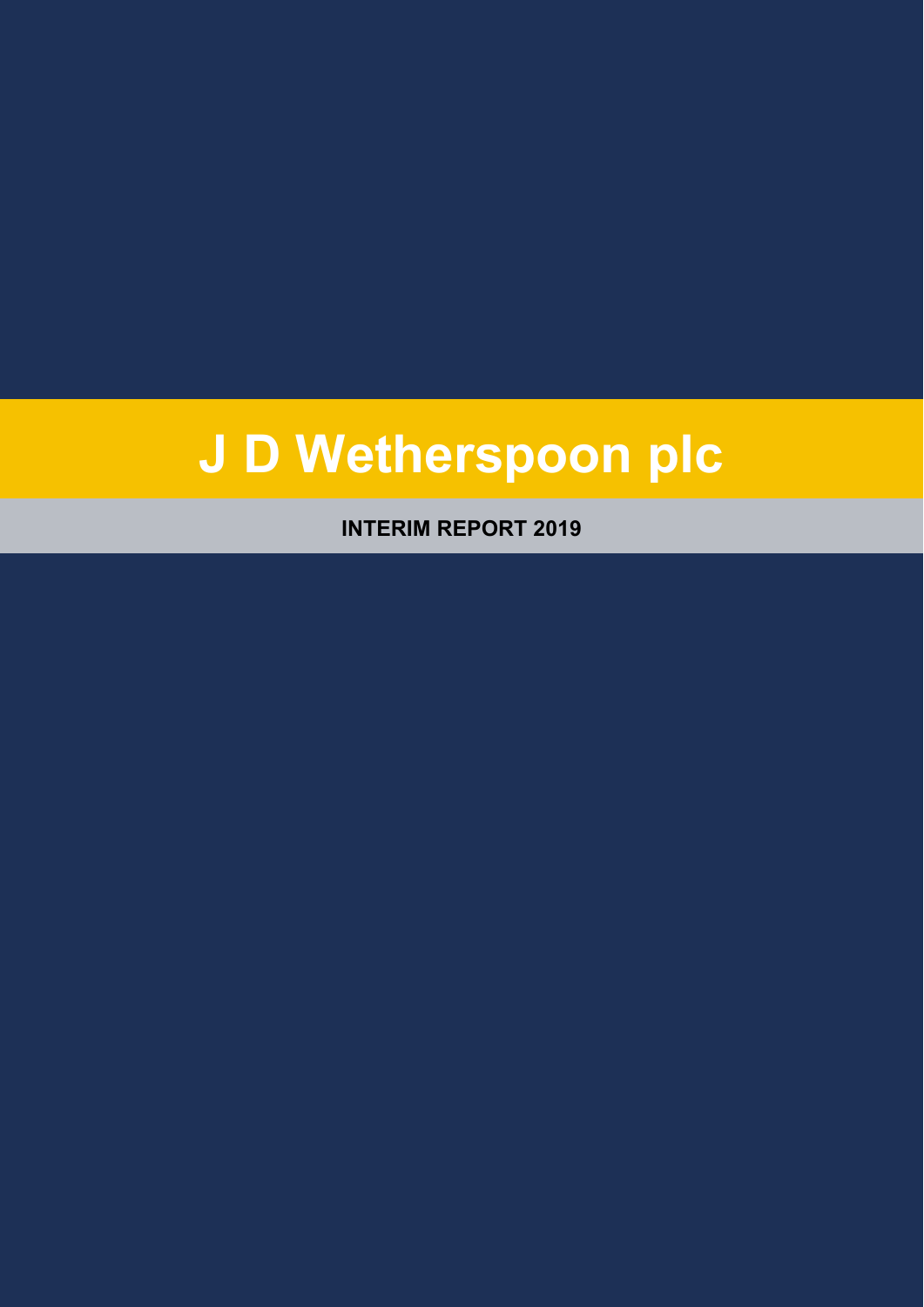**Wetherspoon owns and operates pubs throughout the UK and Ireland. The company aims to provide customers with good-quality food and drinks, served by well-trained and friendly staff, at reasonable prices.** 

**The pubs are individually designed and the company aims to maintain them in excellent condition.**

#### **CONTENTS**

- **1** Financial highlights
- **2** Chairman's statement and operating review
- **10** Income statement
- **10** Statement of comprehensive income
- **11** Cash flow statement
- **12** Balance sheet
- **13** Statement of changes in equity
- **14** Notes to the financial statements
- **28** Statement of directors' responsibilities
- **29** Independent review report
- **30** Pubs opened since 30 July 2018
- **31** Pubs closed since 30 July 2018

#### **Financial calendar**

**Year end**  28 July 2019

**Preliminary announcement for 2019**  13 September 2019

**Report and accounts for 2019**  13 September 2019

**Annual general meeting**  21 November 2019

View this report online: **jdwetherspoon.com/investors-home**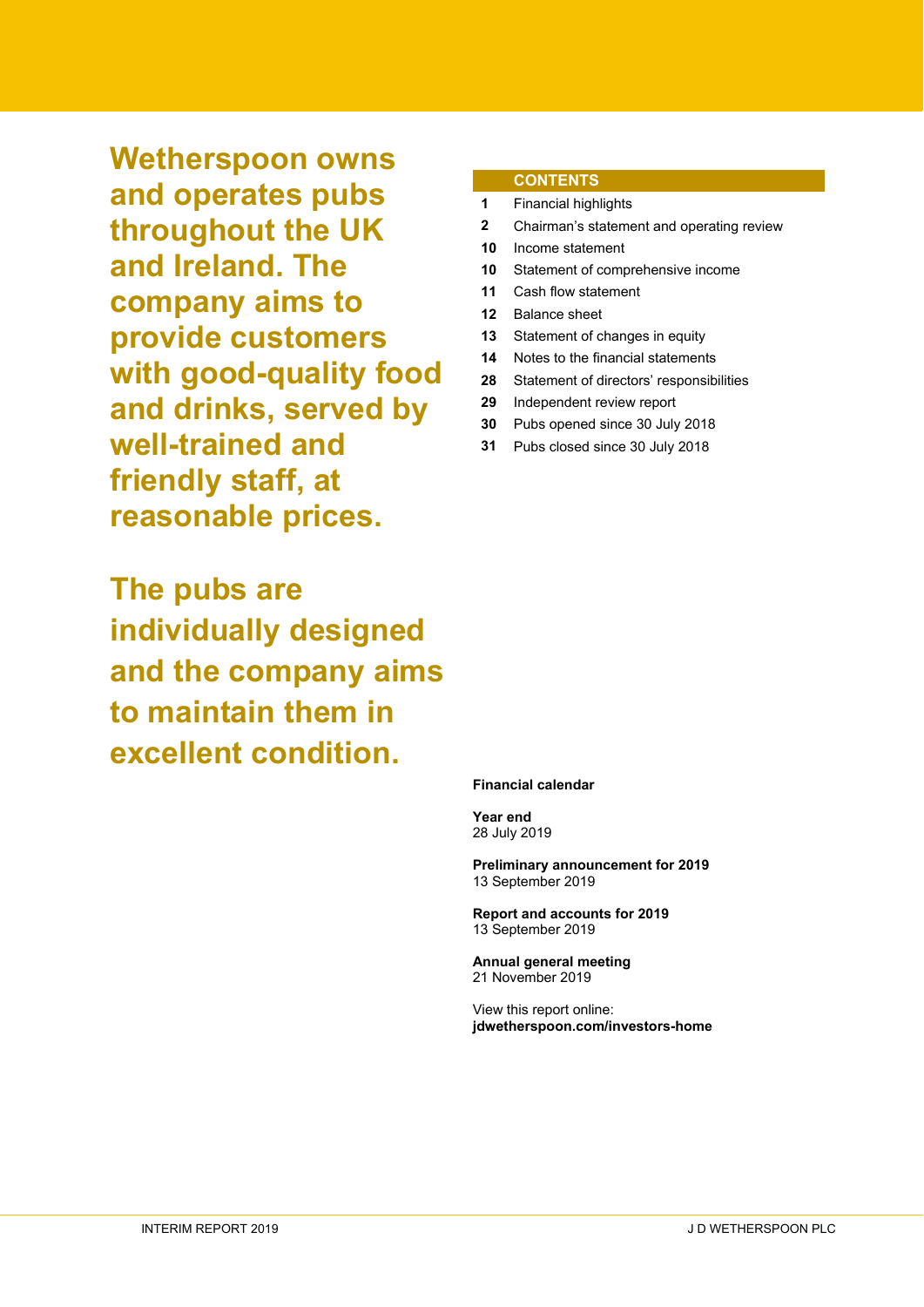### FINANCIAL HIGHLIGHTS

**Revenue £889.6m (2018: £830.4m) +7.1%** 

**Like-for-like sales +6.3%**

**Free cash flow1 £71.7m (2018: £36.8m) +94.8%** 

**Free cash flow<sup>1</sup> per share 67.9p (2018: 34.8p) +95.1%**

**Half-year dividend 4.0p (2018: 4.0p) Maintained**

**Contribution to the economy taxes paid £375.6m (2018: £356.1m)** 

**Operating profit £63.5m (2018: £74.0m) -14.2%**

Before exceptional items After exceptional items<sup>2</sup>

**Operating profit £63.5m (2018: £74.0m) -14.2%**

**Profit before tax £50.3m (2018: £62.0m) -18.9%** 

**Profit before tax £48.6m (2018: £54.3m) -10.5%** 

**Earnings per share (including shares held in trust) 37.4p (2018: 45.7p) -18.2%** 

**Earnings per share (including shares held in trust) 36.0p (2018: 39.2p) -8.2%** 

 $^1$  As defined in note 9 to the interim financial statements and our accounting policies, as disclosed in the company's annual report for the year ended 29 July 2018.<br><sup>2</sup> Exceptional items as disclosed in the notes to th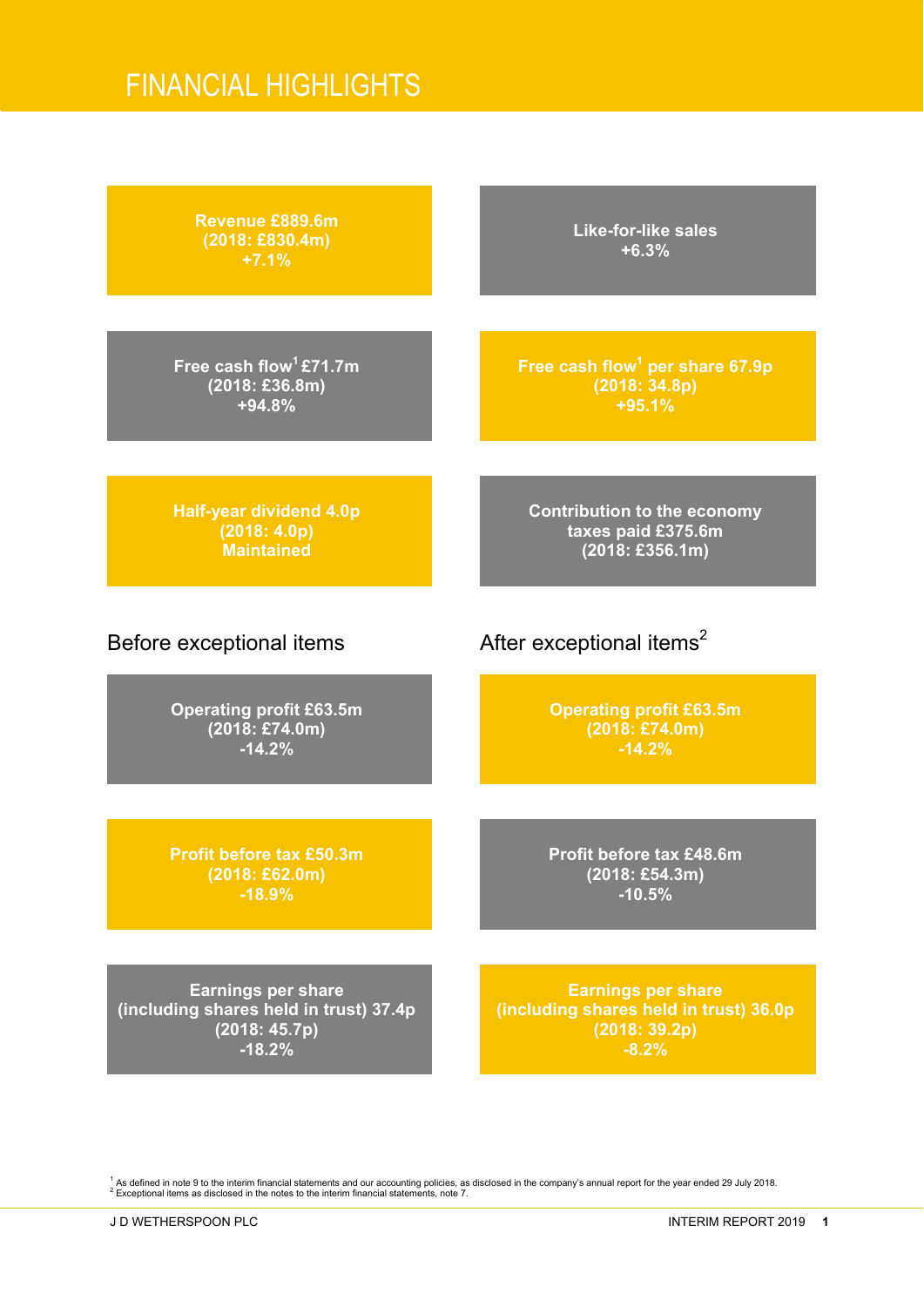In the 26 weeks ended 27 January 2019, like-for-like sales increased by 6.3%, with total sales increasing by 7.1% to £889.6m (2018: £830.4m).

Like-for-like bar sales increased by 5.9% (2018: 5.7%), food by 7.1% (2018: 6.9%) and fruit/slot machines by 5.7% (2018: 4.6%). Like-for-like hotel room sales increased by 0.3% (2018: 3.1%). Bar sales were 60.5% of total sales, food 35.9%, fruit/slot machines 2.5% and rooms 1.1%.

Operating profit decreased by 14.2% to £63.5m (2018: £74.0m). The operating margin was 7.1% (2018: 8.9%). Profit before tax and exceptional items decreased by 18.9% to £50.3m (2018: £62.0m). Lower profit in the period was due to cost increases in areas including labour (+£33.0m), repairs (+£3.7m), utilities (+£2.5m), interest (+£3.3m) and depreciation (+£2.4m).

Earnings per share, including shares held in trust by the employee share scheme, and before exceptional items, decreased by 18.2% to 37.4p (2018: 45.7p).

As illustrated in the table in the tax section below, the company paid taxes of £375.6m in the period under review (2018: £356.1m), which is 27.4% higher than five years ago.

Net interest was covered 4.0 times by profit before interest, tax and exceptional items (2018: 5.5 times), as a result of higher interest charges and lower profits. Total capital investment was £95.5m in the period (2018: £61.4m). £55.7m was spent on freehold reversions of properties where Wetherspoon was the tenant (2018: £7.5m), £24.9m on existing pubs (2018: £35.1m) and £14.8m on new pub openings and extensions (2018: £18.8m).

Exceptional items totalled £1.6m (2018: £6.8m). Two pubs were sold or closed in the period, as part of the disposal programme. There was a £0.3m (2018: £5.9m) loss on disposal and an impairment charge of £0.8m (2018: £1.1m). The cash effect of the exceptional charges was an outflow of £0.7m.

Free cash flow, after capital investment of £26.1m in existing pubs (2018: £35.0m), £9.0m for share purchases for employees (2018: £7.9m) and payments of tax and interest, was £71.7m (2018: £36.8m). Free cash flow per share increased by 95.1% to 67.9p (2018: 34.8p). The increase was due mainly to the timing of supplier payments, expected to reverse by the year end, and to lower investment in existing pubs.

#### **Dividends**

The board declared an interim dividend of 4.0p per share for the current interim financial period ending 27 January 2019 (2018: 4.0p per share). The interim dividend will be paid on 30 May 2019 to those shareholders on the register at 3 May 2019.

#### **Corporation tax**

We expect the overall corporation tax charge for the financial year, including current and deferred taxation, to be approximately 21.4% before exceptional items (2018: 22.0%). This reduction is due primarily to decreases in the amounts of non-qualifying depreciation and expenditure not allowable for tax purposes.

As in previous years, the company's tax rate is higher than the standard UK tax rate, owing mainly to depreciation which is not eligible for tax relief.

#### **Share buybacks**

During the half year, no shares were repurchased by the company for cancellation (2018: £51.6m).

#### **Financing**

As at 27 January 2019, the company's net debt, including bank borrowings and finance leases, but excluding derivatives, was £724.0m, a decrease of £2.2m, compared with that of the previous year end (2018: £726.2m).

The net-debt-to-EBITDA ratio was 3.47 times at the period end (29 July 2018: 3.39 times).

On 22 January, the company entered into a new five-year banking agreement which extends its total facilities, excluding finance leases, from £860m to £895m.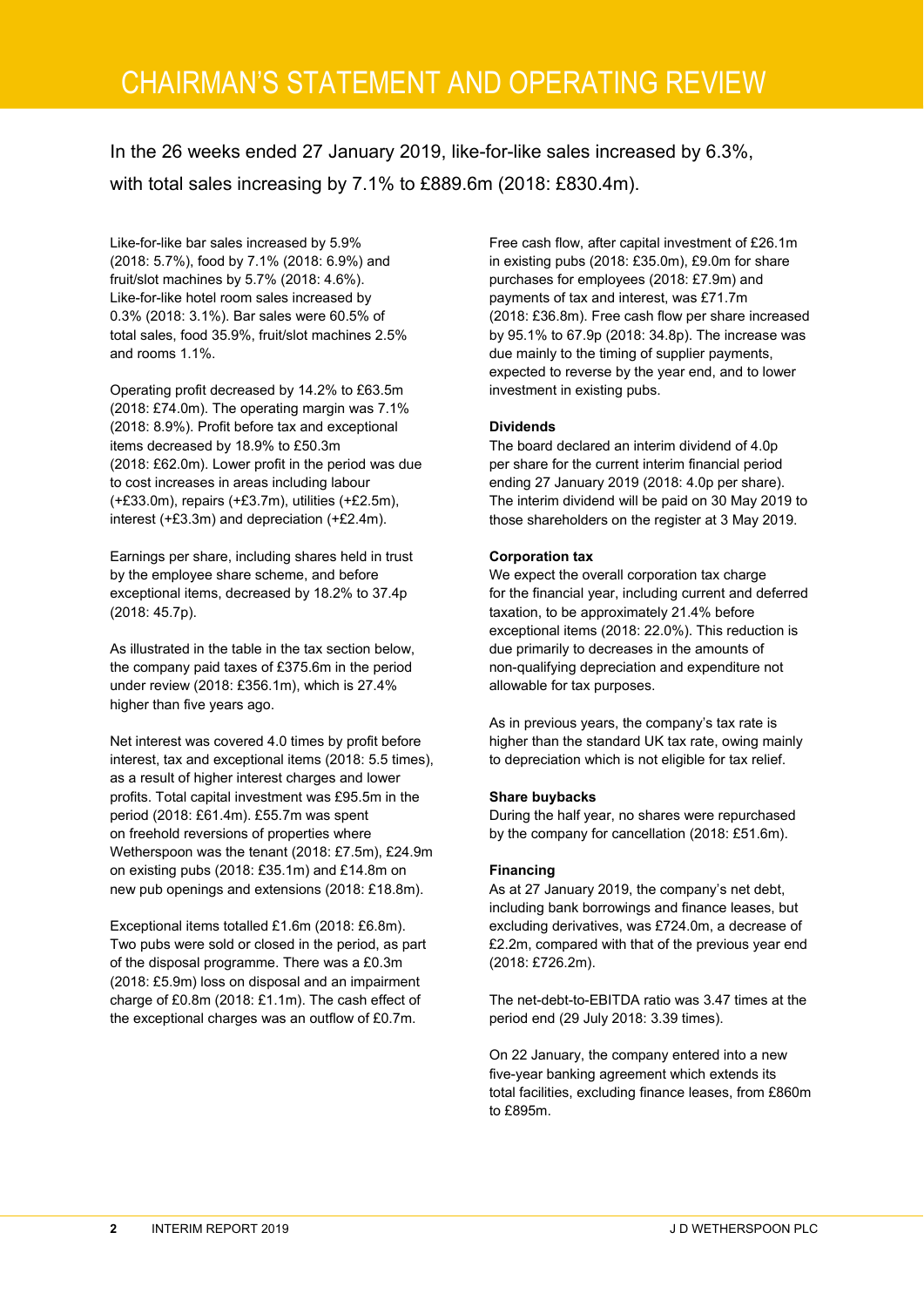As previously stated, it is intended that the company's net-debt-to-EBITDA ratio will be around 3.5 times for the foreseeable future. The ratio might rise for a temporary period, if there were, for example, a sudden deterioration in trading, in which instance the company would seek to reduce the level in a timely manner. Insofar as it is possible to generalise, the board believes that debt levels of between 0 and 2 times EBITDA are a sensible long – term benchmark. A higher level of debt may be justifiable – at times when interest rates are low and other factors are favourable.

#### **Property**

During the period, we opened two new pubs and closed six, bringing the number open at the period end to 879. Following a review of our estate, in recent years, we placed around 100 pubs on the market, most of which have now been sold.

10 years ago our freehold/leasehold split was 41.7/58.3%. At the half year end it was 60.2/39.8%.

#### **UK taxes and regulation**

Pubs and restaurants pay proportionally far higher levels of UK tax than do supermarkets. The main disparity relates to VAT (value added tax), since supermarkets pay no VAT in respect of their food sales, whereas pubs pay 20%, enabling supermarkets to subsidise their alcoholic drinks prices. Pubs also pay approximately 18p per pint in respect of business rates, while supermarkets pay less than 2p per pint.

In addition, the government has, in recent years, introduced both a 'late-night levy' and additional fruit/slot machine taxes, further reducing the competitive position of pubs in relation to supermarkets.

The tax disparity with supermarkets is unfair. Pubs create significantly more jobs and more taxes per pint or per meal than do supermarkets and it does not make social or economic sense for the UK tax régime to favour supermarkets. We acknowledge the need for companies to pay a reasonable level of tax, but hope that legislators will make prompt progress in creating a level playing field for all businesses which sell similar products.

The taxes paid by Wetherspoon in the period under review were as follows:

| <b>First half</b>                        | 2019        | 2018  |
|------------------------------------------|-------------|-------|
| (estimate – UK only)                     | £m          | £m    |
| VAT                                      | 175.5       | 162.5 |
| <b>Alcohol duty</b>                      | 86.2        | 85.4  |
| <b>PAYE and NIC</b>                      | 59.0        | 54.1  |
| <b>Business rates</b>                    | 28.7        | 27.5  |
| <b>Corporation tax</b>                   | 8.5         | 12.2  |
| Fruit/slot machine duty                  | 5.5         | 5.2   |
| Climate change levy                      | 5.2         | 4.5   |
| Stamp duty                               | 2.6         | 0.3   |
| Sugar tax                                | 1.5         |       |
| Carbon tax                               | 1.4         | 1.7   |
| <b>Fuel duty</b>                         | 1.1         | 1.0   |
| <b>Premises licences and TV licences</b> | 0.4         | 0.4   |
| <b>Landfill tax</b>                      |             | 1.3   |
| <b>TOTAL TAX</b>                         | 375.6       | 356.1 |
| Tax per pub (£000)                       | 427.3       | 402.0 |
| Tax as % of sales                        | 42.2% 42.9% |       |
| <b>Pre-exceptional profit after tax</b>  | 39.5        | 48.2  |
| <b>Profit after tax as % of sales</b>    | $4.4\%$     | 5.8%  |

#### **Further progress**

As previously highlighted, the company's philosophy is to try continuously to upgrade as many areas of the business as possible.

The Food Standards Agency, in association with local authorities, regularly inspects licensed and other food businesses in the UK and awards marks from zero to five, according to the standards it finds.

Currently, 97.6% of our pubs have obtained the maximum five rating (2018: 92.0%), under the FSA scheme, with 99.5% of pubs receiving a rating of four or above (2018: 98.0%). This record reflects extremely hard work by our central catering, audit and operations team, as well as by the excellent teams in our pubs.

We have again been recognised, for the 16th year in a row, as a 'Top Employer UK' by the Top Employers Institute, in association with the Guardian newspaper.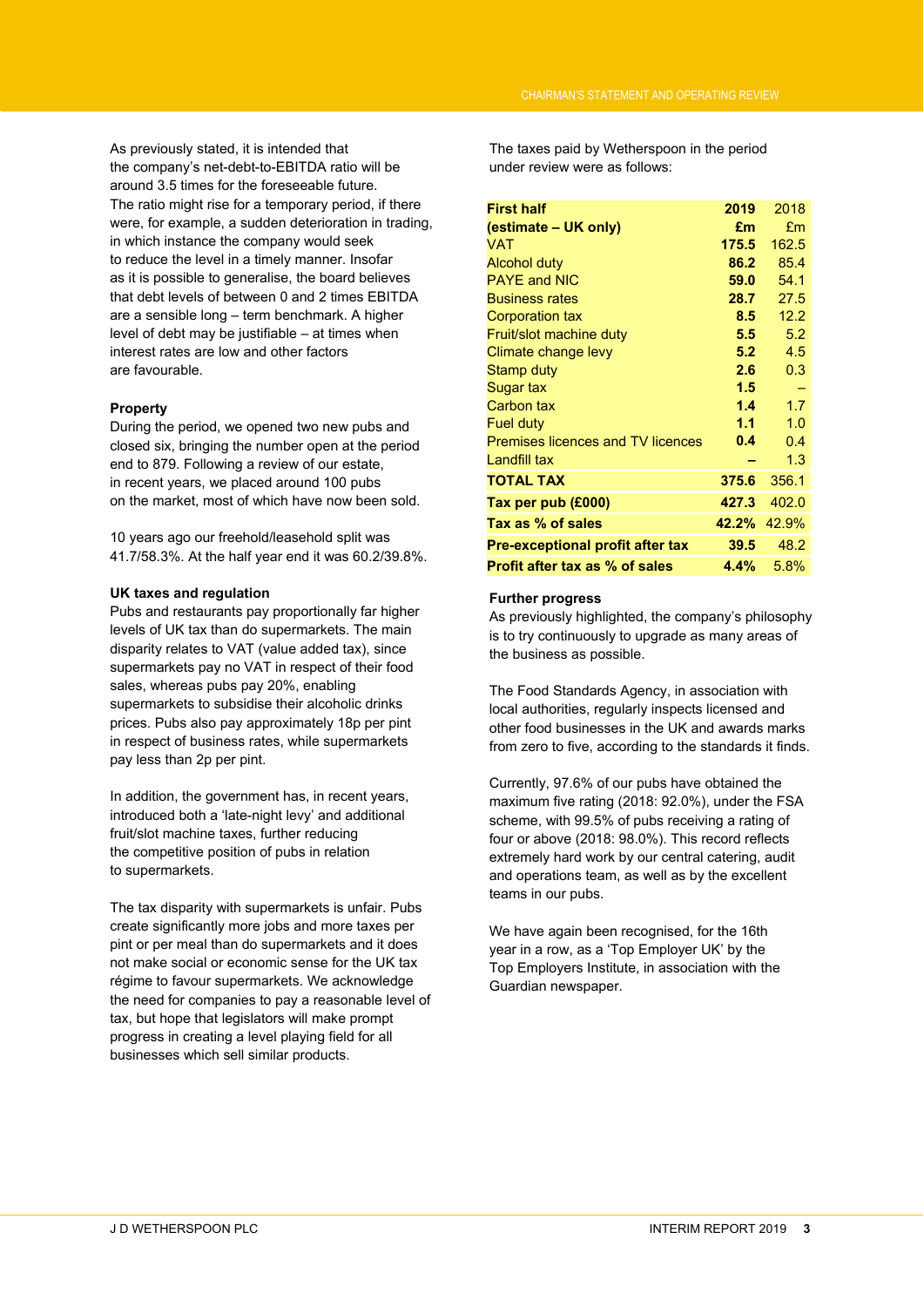A pub company is only as good as its employees – and Wetherspoon recognises this through its bonus and training schemes. Of our pub employees, 91% received a bonus in the period under review, which totalled £21m, equal to 53% of our net profits, and hundreds of employees underwent training at our various 'academies' for pub, kitchen and shift managers, as well as for other grades of employee.

In addition, the company runs a governmentapproved apprenticeship scheme and participates in a professional management diploma and degree course, in conjunction with Leeds Beckett University.

#### **Corporate governance**

As Warren Buffet has said, it is easy to criticise corporate governance rules, but more difficult to say what should replace them.

However, it is obvious that the current rules are ineffective, in many respects, since the catastrophes and abuses which they were designed to prevent have continued in recent decades.

For example, some of the major banks in the UK effectively became insolvent in the global financial crisis, in spite of the compliance of their boardrooms with the major tenets of corporate governance guidance.

In the pub world, the compliance, in the past, of the major pubcos may have increased their susceptibility to the groupthink for which the City is notorious – leading to excessive borrowings under the guise of 'efficient balance sheets'.

Paradoxically, non-compliant family brewers, historically sceptical of governance rules, were more sensible, eschewing the debt fashion which laid low their bigger rivals.

In summary, Wetherspoon's critique of corporate governance rules has been:

 $\blacksquare$  The nine-year rule for non-executives is absurd, since it 'institutionalises' inexperience. It is doubtful whether there is a non-executive director on a major bank board today, for example, who was there during the last financial crisis.

 $\blacksquare$  The obsession with targets for bonuses is often counterproductive. EPS targets tend to incentivise the short term at the expense of the long term. For example, the world of pubs is plagued by underspending on areas such as labour and repairs, often disguised as 'good cost control', which eventually undermines the fabric of any business.

■ The 'comply or explain' ethos is not observed, in reality, by many organisations which advise institutions on corporate governance. Wetherspoon has regularly explained its reasons for noncompliance – which have not been contradicted. However, compliance organisations have consistently ignored the explanations and advised clients to vote against my own job as chairman, or to abstain. A similar approach has been taken to non-executives who have been directors for more than nine years.

■ The prohibition which relates to chief executives becoming chairman is often counterproductive. If a chief executive has run a business very well for many years, it can be advantageous to retain that experience. Warren Buffet's retention of Tony Nicely as the chair of GEICO, America's second-largest insurer, is an interesting case in point (see appendix 3).

In summary, the above points have been made to many shareholders over the years. We will make the case again to our major shareholders in the near future.

#### **Current trading and outlook**

The vexed debate about Brexit has continued since the referendum, nearly three years ago. Although the public voted to leave, the majority of 'the establishment', including most MPs, most universities, the Bank of England, the CBI and media organisations such as The Times, the Financial Times and The Economist favoured 'Remain'.

The result has been a barrage of negative economic forecasts from those quarters, predicting that the UK will go to hell in a handcart without a 'deal' with the EU – which will effectively tie the country into EU membership and taxation, yet without representation.

The doomsters ignore the most powerful nexus in economics, between democracy and prosperity – and the fact that the EU is becoming progressively less democratic, as it pursues an 'ever-closer union', for which there is no public consensus.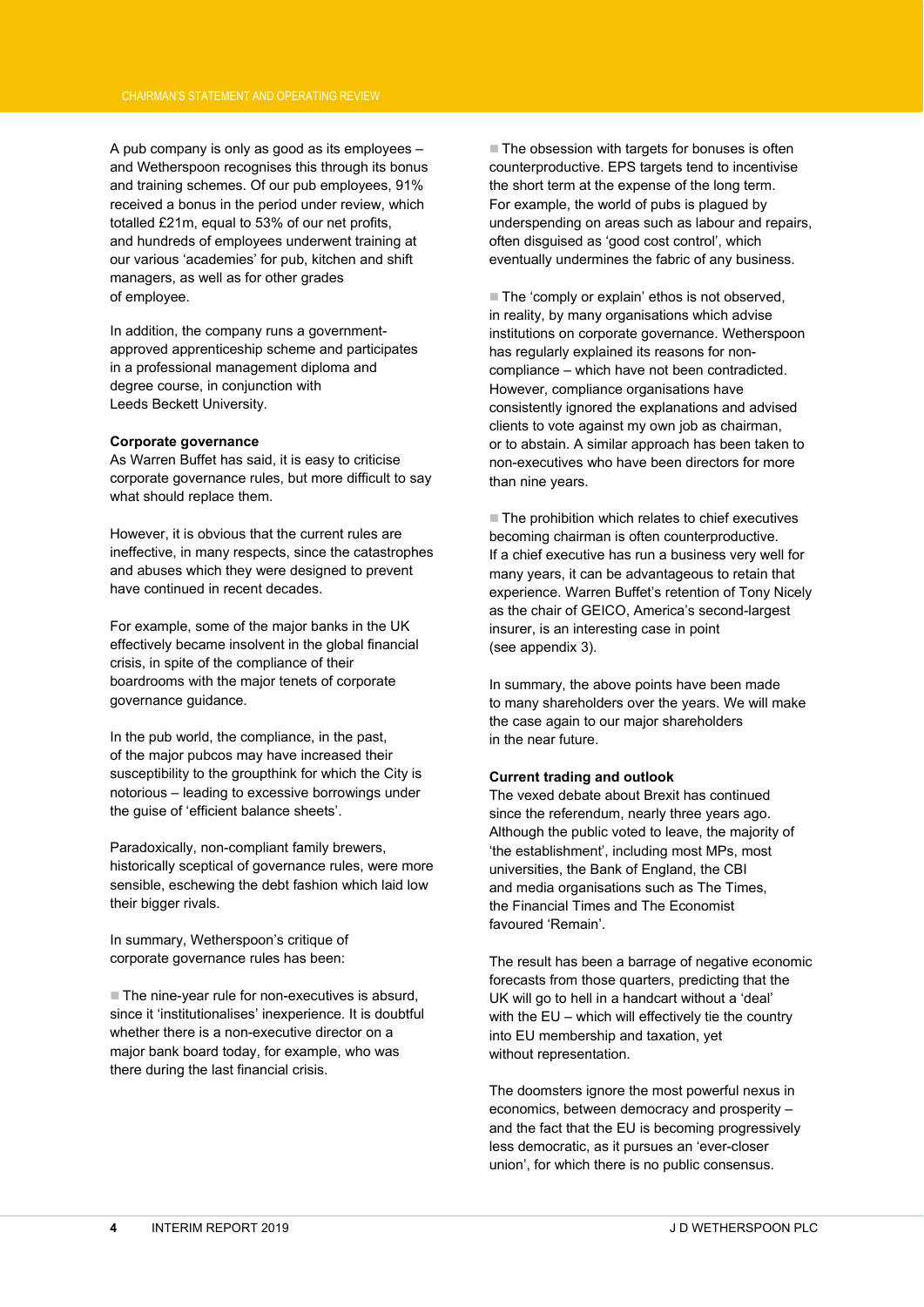Previous referendum results on major constitutional issues have always been respected in the UK, but if parliament votes either for Theresa May's 'deal' (which keeps us in the EU by the back door) or to remain in the EU, the referendum result will not have been respected. This may well have significantly adverse economic consequences, as the country turns in on itself to endure months, or years, of stifling constitutional argument.

In appendix 1 below can be found an excellent article on these issues from The Spectator magazine, by former Australian prime minister Tony Abbott. In appendix 2, there is a less good article by me, from the latest edition of Wetherspoon News.

In the six weeks to 10 March 2019, like-for-like sales increased by 9.6%, helped by excellent weather this year and snow last year, and total sales increased by 10.9%.

As previously indicated, costs in the second half of the year will be higher than those of the same period last year. The company anticipates an unchanged trading outcome for the current financial year.

**Tim Martin**  Chairman 14 March 2019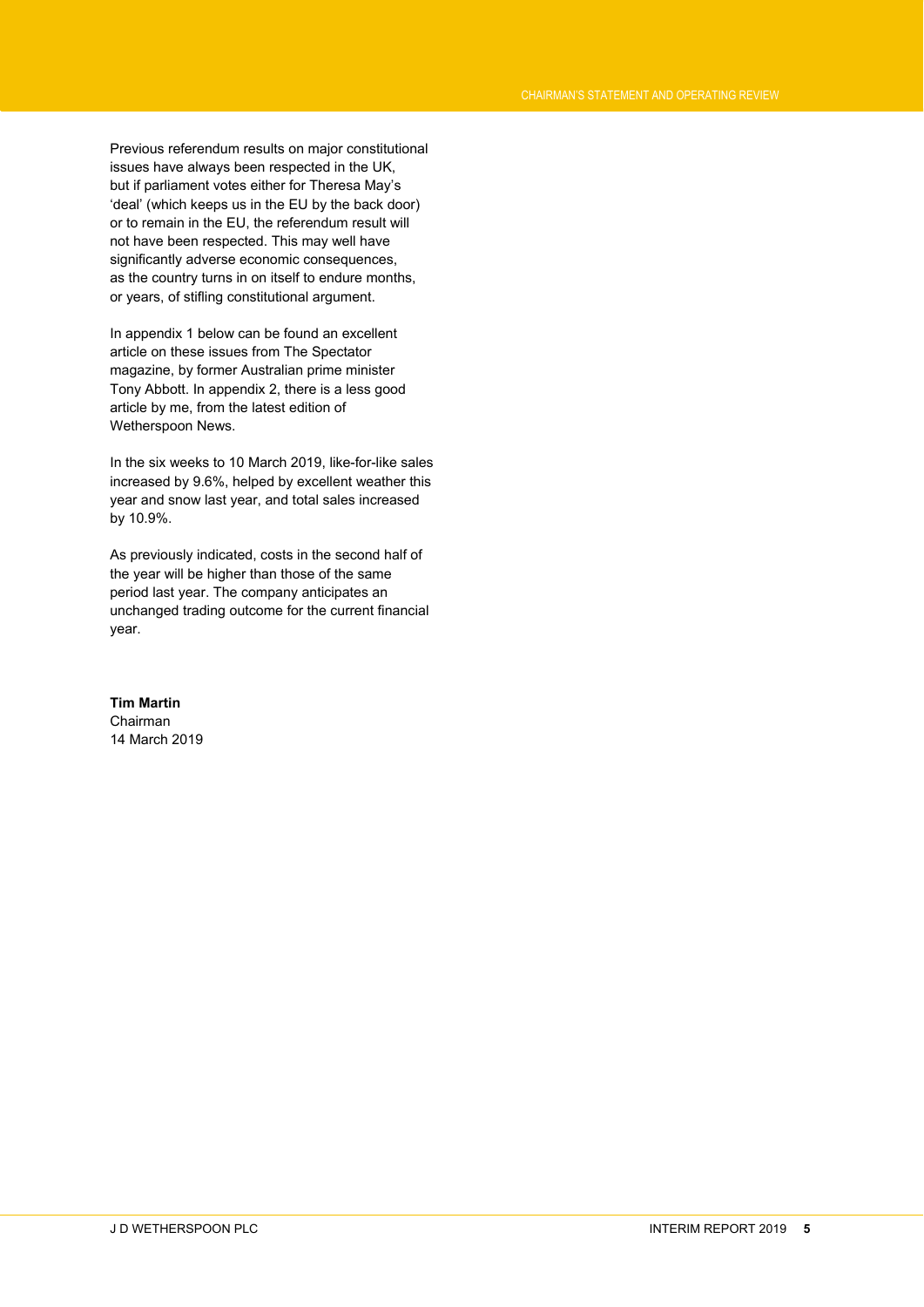#### **Appendix 1 – Tony Abbott, 2 March 2019, The Spectator**

## **If No deal? No problem**<br>Pritcin must and so

#### **Britain must – and can – hold its nerve**

Britain, we're led to be believe, is heading for the worst catastrophe in its history. Officialdom is warning that a nodeal Brexit would mean trucks backed up for miles at Dover, chaos at airports, a special poverty fund to cope with the fallout and – horror! – a shortage of Guinness. So apparently the country that saw off Hitler, the Kaiser, Napoleon and the Spanish Armada is now paralysed with fear at the very thought of leaving the EU.

Here in Australia, this story just doesn't fit with the Britain that we know. A disorderly Brexit would mean, at most, a few months of inconvenience. Perhaps some modest transition costs. But these difficulties would quickly pass. By far the more serious threat comes from Britain caving in and agreeing to a bad deal that imposes most of the burdens of EU membership but with few of the benefits. Or, almost as bad, a Brexit delay that would keep the UK as a tethered goat – while the EU shows how it will humiliate any country with the temerity to leave. For Britain to lose its nerve now would represent failure on an epic scale.

Theresa May was quite correct two years ago when she said that no deal was better than a bad deal. What she should have known, even then, was that a bad deal was all that Britain was ever going to get from an EU with a vested interest in ensuring that no country ever leaves. The error all along has been not explaining the terms on which Britain wanted to leave. And not preparing to implement those terms unilaterally, given the near certainty that no satisfactory deal would be negotiated in advance.

As a former prime minister of a country that has a perfectly satisfactory 'no deal' relationship with the EU, let me assure you: no deal would be no problem. Or at least no problem that Britain couldn't quickly take in its stride. Especially if Britain is ready to keep tariff- and quota-free entry of European goods, and recognise their standards. That's what you need for easy trade and Britain has the power to do this unilaterally. You don't need Michel Barnier's permission.

Might there be queues at Calais? Perhaps, if a vengeful EU imposed one-sided tariff and regulatory burdens on Britain. But there need be no queues at Dover. If there were, it would be the EU and not the United Kingdom that would be responsible for any hard border, including one with Ireland. (Which,

of course, would never be erected: it's a bluff.) If Britain did its best – and even if the EU did its worst – the problems would be on the EU side of the border. In the longer run, the EU would clearly be the loser from spitefully jacking up the cost of the British goods and British services that its citizens currently enjoy. Just in time for the EU elections. A no-deal relationship with the EU has not stopped Australia doing about US\$70 billion worth of trade with the EU in goods and services. This is about 15 per cent of our total trade, and it makes the EU our second biggest overall trade partner. Of this, about \$20 billion is with Britain – on your own, you are our fifth biggest trade partner. And this is without any special trade deal, just bonds of history and affection. It must baffle the pundits, but Australia trades with the EU (and with Britain) without being part of any customs union.

Yes, our exports to the EU do face tariffs. But the World Trade Organisation rules impose strict caps on these tariffs: the same rules that would protect Britain. Under these terms, Australian trade with the EU has grown by about 1.4 per cent a year over the past decade.

Hard borders are an inconvenience, but they're hardly insurmountable. Think of Oakridge Chardonnay or Hill of Grace Shiraz, shipped to you half way around the globe for a better price (and taste) than rivals from France. How? Why? It's the miracle of trade. People overcome barriers.

If Britain unilaterally declared that post-Brexit trade with the EU would be tariff-free and quota-free – and that there would be full mutual recognition of standards and credentials – there's every chance that the EU would swiftly do likewise. Because that's exactly what happens now; it would involve no damage or disruption to anyone. Throw in provisions for routine movement of people for well-paid work, not welfare, and you'd have a good clean Brexit. Britain would still be economically integrated with the countries of Europe, but also entirely free to chart its own course in its dealings with the wider world.

All along, the real difficulty has not been negotiating Brexit. It has been the neurotic anxiety of the official political class about leaving the European project, which they see somehow as a civilising force. The Brexit vote was possibly the greatest ever vote of confidence in the project of the United Kingdom. It was a reminder of the global leadership that Britain has historically provided. The risk you face now isn't no-deal Brexit, but rather the official class losing its nerve and proving incapable of quickly resolving this muddle. If that happens, it would be hard to take Britain seriously again. **JJ**<br>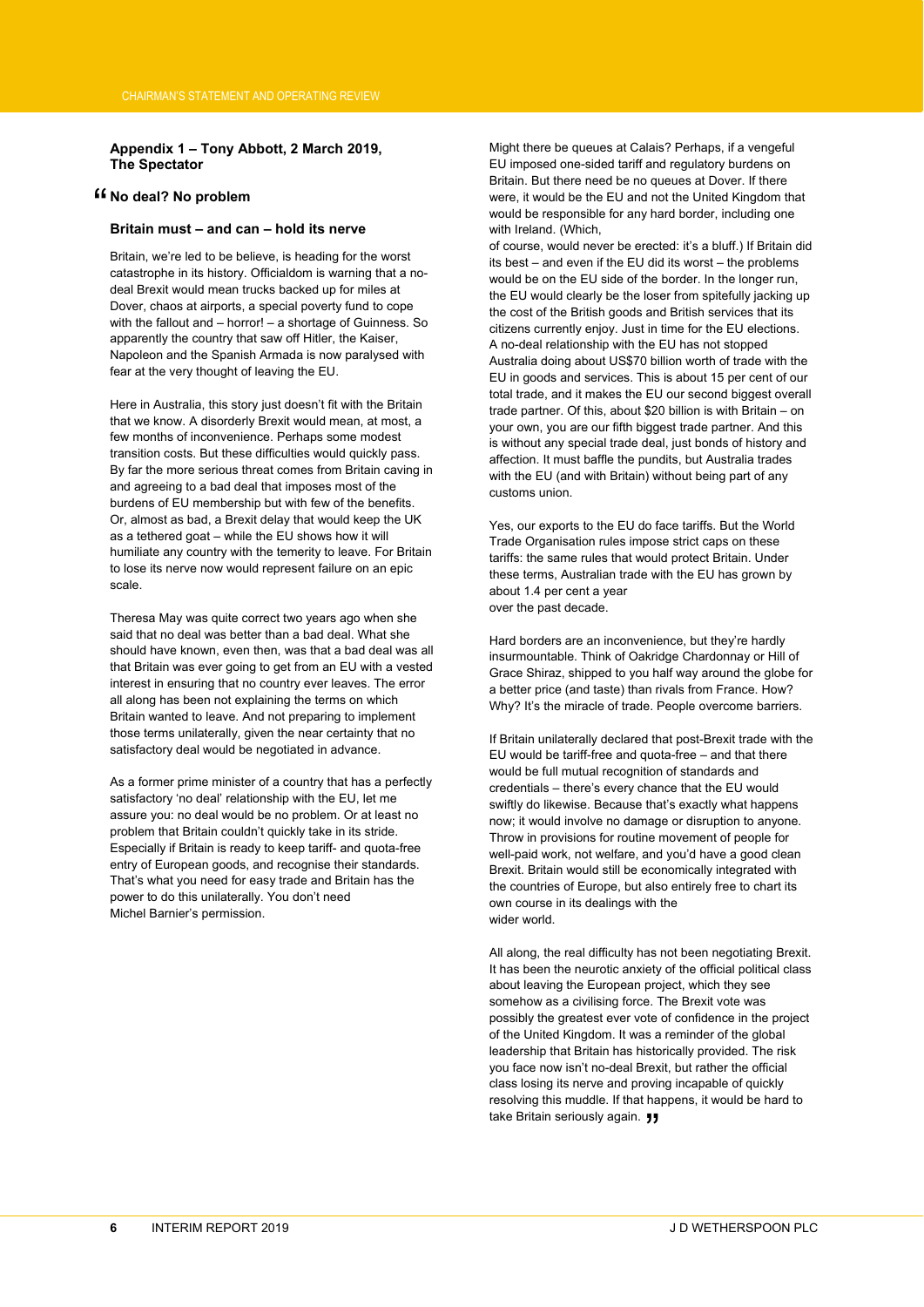**Appendix 2 – Tim Martin, spring 2019, Wetherspoon News** 

**The Oxbridge orthodoxy, led by Theresa May, is undermining democracy in the UK –** *even though a small minority of its peers are democracy's best advocates.*  "

During the debate about whether the UK should join the euro, about 20 years ago, I said that most advocates of the experimental currency were older Oxbridge males, for whom Europeanism, disdainful of democracy, was a type of religion: Heseltine, Howe, Mandelson, Clarke, Blair and many others – plus their counterparts in the CBI, the Financial Times, the media generally and in boardrooms.

The religious aspect was evident from their promotion of the euro – despite the failure of its predecessor, the disastrous exchange rate mechanism (ERM).

The ERM had tried to join European currencies together in a tight band, by adjusting interest rates.

To keep up with the German Deutsche Mark, UK interest rates rose all the way to 15% by September 1992, at which point the ERM fell apart, but, in the meantime, the cost of mortgages and business loans had doubled, causing economic mayhem, recession, negative equity, unemployment and widespread bankruptcies.

#### **Democratic**

Surely, no one could be daft enough to want to join the euro, the successor to the failed ERM, losing democratic control of interest rates and government budgets in the process?

Oh yes they could! It was at that point that many people understood that Europeanism involved a type of religious conviction, rather than pragmatic politics or economics.

Luckily for the UK, the public, following a long and bitter debate, rejected the euro out of hand – and the UK economy has subsequently greatly outperformed the eurozone, which has been beset by high unemployment, low growth rates and, consequently, radicalised politics.

I thought of the history of the ERM and the euro when I appeared on BBC Politics Live, in December 2018, with Vicky Ford, the Conservative MP for Chelmsford, Rushanara Ali, the Labour MP for Bethnal Green and Bow and Sonia Sodha, chief leader writer at the Observer.

In response to a question from Jo Coburn, the interviewer, I said that the EU was a protectionist system which charged import taxes (tariffs) on over 12,000 goods, including rice, oranges, coffee, New World wine and children's clothes.

I added that MPs have the power to end these tariffs, reducing prices for constituents, without loss to the government, since tariff income is today remitted to Brussels – provided that parliament's rights are not signed away in a 'deal'.

The interviewer said: "Everyone [in the studio] is saying that's not true. Sonia Sodha, a disciple of Brussels religiosity, said: "It's just wrong to say the EU is protectionist… the EU is not protectionist. It's ridiculous to argue that [it is]."

The MPs, Ms Ford and Ms Ali strongly supported this view.

Yet the undisguised protectionist nature of the EU is crystal clear and it is not possible to articulate a coherent view as to our future trading relationship with the EU, unless the existing system, which keeps shop prices artificially high, is understood.

How could a senior journalist, and MPs representing their parties on national television, not understand basic facts about the customs union?

The answer, I'm afraid, is the same as it was 20 years ago.

For many people, and all three panellists are graduates of Oxford University, Europeanism is a secular religion which blinds adherents to reality.

#### **Protective**

Just as the failure of the ERM was not seen by Blair and others as a reason to avoid its successor, the euro, for these panellists today, the existence of a vast number of protective tariffs doesn't mean the EU is protectionist.

The worry is that pro-Remain ideologues are in charge of our proposed exit from the EU – and they don't believe in it and fully intend to thwart it.

Just look at Theresa May's closest team. Chief of Staff Gavin Barwell, Chief Brexit Negotiator Olly Robbins, 'deputy prime minister' David Lidington, Attorney General Geoffrey Cox, Chancellor Philip Hammond and so on – all Remainers… and all Oxbridge.

#### **Trade**

Personally, I was baffled in October last when the President of the European Council, Donald Tusk, said that he had, from the beginning, offered a freetrade deal – a 'Canada plus plus plus' – to the UK.

Surely, this was a solution in the best interests of all parties?

So, why had Theresa May turned it down and tried, instead, to railroad through her wretched Chequers deal, which would keep us indefinitely in the customs union – and, therefore, in effect, in the EU?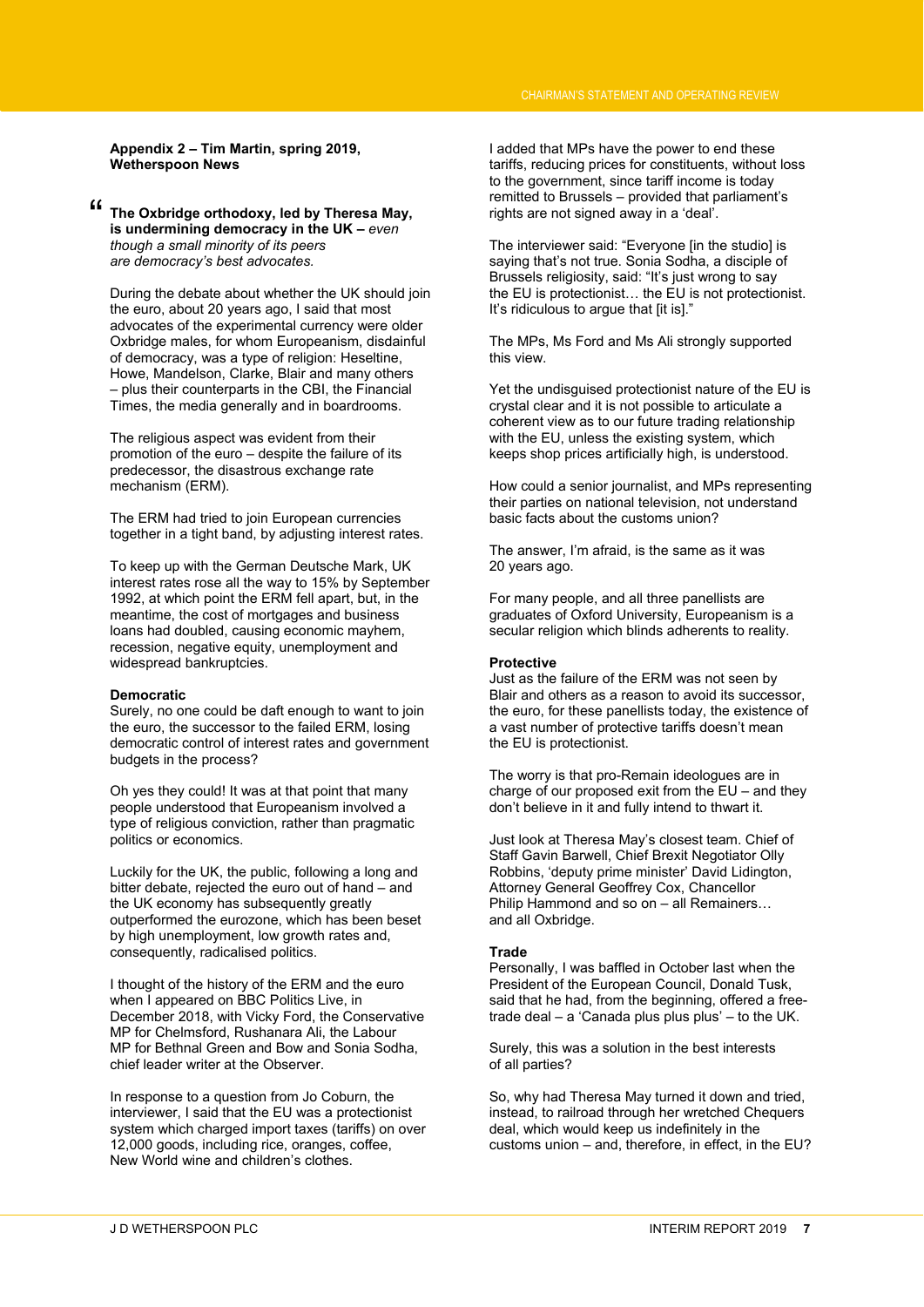The answer, my friends, was blowing in the wind, but only became clear to me when I read a great article by Charles Moore of The Daily Telegraph (2 February 2019).

As Moore says, Mrs May and her main advisers simply don't want to leave the EU.

And her chosen tactic is to keep us indefinitely in the customs union and as near as dammit in the EU, by using the Irish backstop as superglue.

This may have been obvious to some, but when Mrs May promised to implement the referendum result, many of us mistakenly took her at her word.

Some may say that I'm exaggerating the Oxbridge influence, since many of the most articulate advocates for independence from the EU attended those universities.

That is true, up to a point, but Oxbridge Brexiteers are a nonconformist minority, as rare among their peers as rocking horse manure.

#### **Threat**

In my opinion, Europeanism has become a Moonie-like cult at those universities, oblivious to increasing democratic shortfalls in the EU and consequently the greatest threat to our democracy today.

So, the battle, as the revered Dan Maskell used to say, is well and truly joined (two all, Wimbledon final, McEnroe v Borg).

On one side, we have Theresa May, her Oxbridge acolytes and two-thirds of parliament; on the other, one-third of parliament and the people.

Who will win? In the end, it has to be the people.

For the EU is heading in the wrong direction, since, without greater democracy, in the world, as well as in the UK, the future of humanity is surely in doubt. **ٿا**<br>Tim Martin

**Tim Martin**  Chairman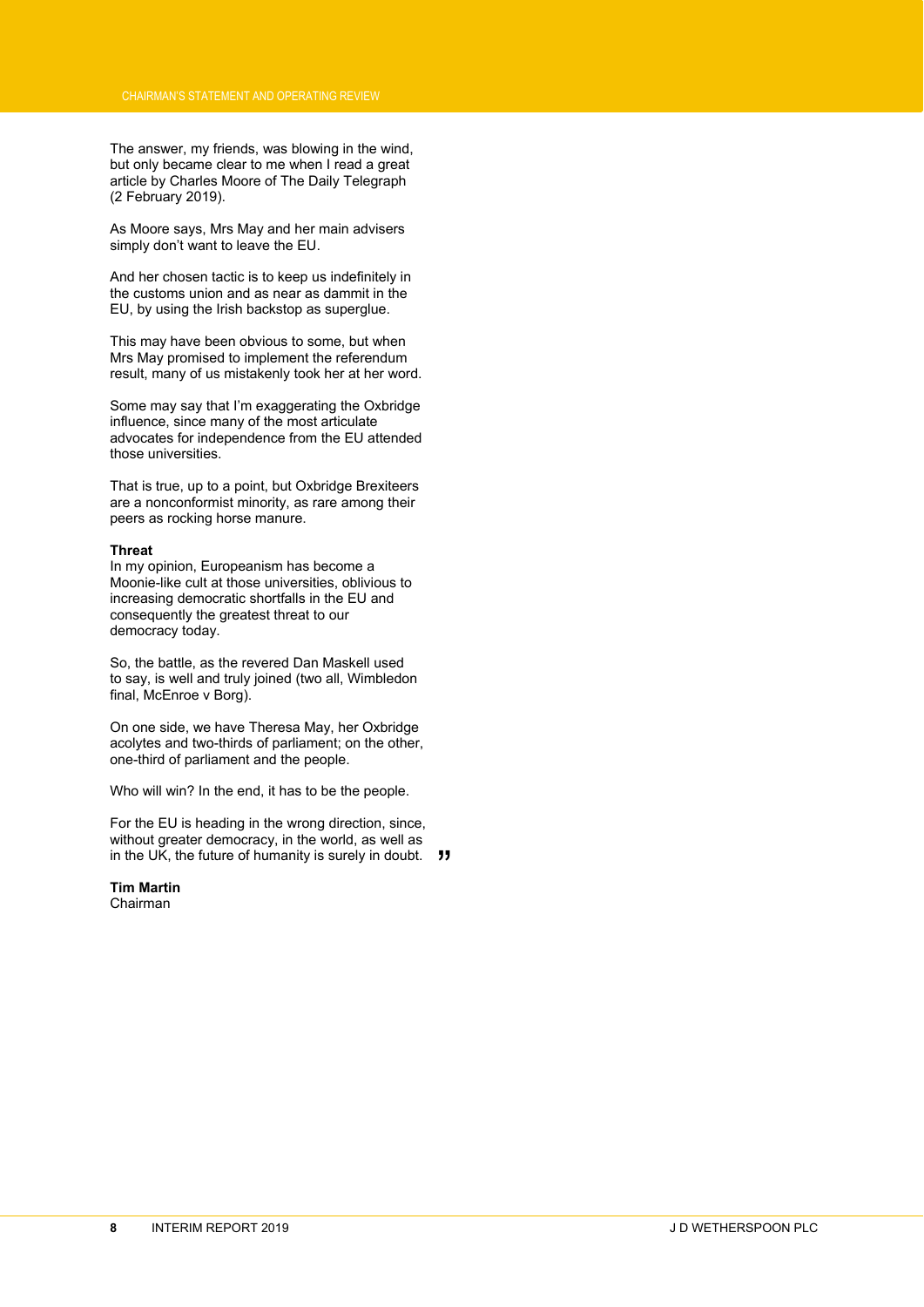#### **Appendix 3 – Warren Buffet, 23 February 2019**

**Extract from Berkshire Hathaway Inc. shareholder letter** 

## **GEICO and Tony Nicely**<br>That title agus it all: The a

That title says it all: The company and the man are inseparable.

Tony joined GEICO in 1961 at the age of 18; I met him in the mid-1970s. At that time, GEICO, after a four-decade record of both rapid growth and outstanding underwriting results, suddenly found itself near bankruptcy. A recently-installed management had grossly underestimated GEICO's loss costs and consequently underpriced its product. It would take many months until those lossgenerating policies on GEICO's books – there were no less than 2.3 million of them – would expire and could then be repriced. The company's net worth in the meantime was rapidly approaching zero.

In 1976, Jack Byrne was brought in as CEO to rescue GEICO. Soon after his arrival, I met him, concluded that he was the perfect man for the job, and began to aggressively buy GEICO shares. Within a few months, Berkshire bought about  $\frac{1}{3}$ 

of the company, a portion that later grew to roughly

 $\frac{1}{2}$  without our spending a dime. That stunning accretion occurred because GEICO, after recovering its health, consistently repurchased its shares. All told, this half- interest in GEICO cost Berkshire \$47 million, about what you might pay today for a trophy apartment in New York.

Let's now fast-forward 17 years to 1993, when Tony Nicely was promoted to CEO. At that point, GEICO's reputation and profitability had been restored – but not its growth. Indeed, at yearend 1992 the company had only 1.9 million auto policies on its books, far less than its pre-crisis high. In sales volume among U.S. auto insurers, GEICO then ranked an undistinguished seventh.

Late in 1995, after Tony had re-energized GEICO, Berkshire made an offer to buy the remaining 50% of the company for \$2.3 billion, about 50 times what we had paid for the first half (and people say I never pay up!). Our offer was successful and brought Berkshire a wonderful, but underdeveloped, company and an equally wonderful CEO, who would move GEICO forward beyond my dreams.

GEICO is now America's Number Two auto insurer, with sales 1,200% greater than it recorded in 1995. Underwriting profits have totaled \$15.5 billion (pretax) since our purchase, and float available for investment has grown from \$2.5 billion to \$22.1 billion.

By my estimate, Tony's management of GEICO has increased Berkshire's intrinsic value by more than \$50 billion. On top of that, he is a model for everything a manager should be, helping his 40,000 associates to identify and polish abilities they didn't realize they possessed.

Last year, Tony decided to retire as CEO, and on June 30th he turned that position over to Bill Roberts, his long-time partner. I've known and watched Bill operate for several decades, and once again Tony made the right move. Tony remains Chairman and will be helpful to GEICO for the rest of his life. He's incapable of doing less.

All Berkshire shareholders owe Tony their thanks. I head the list. **11**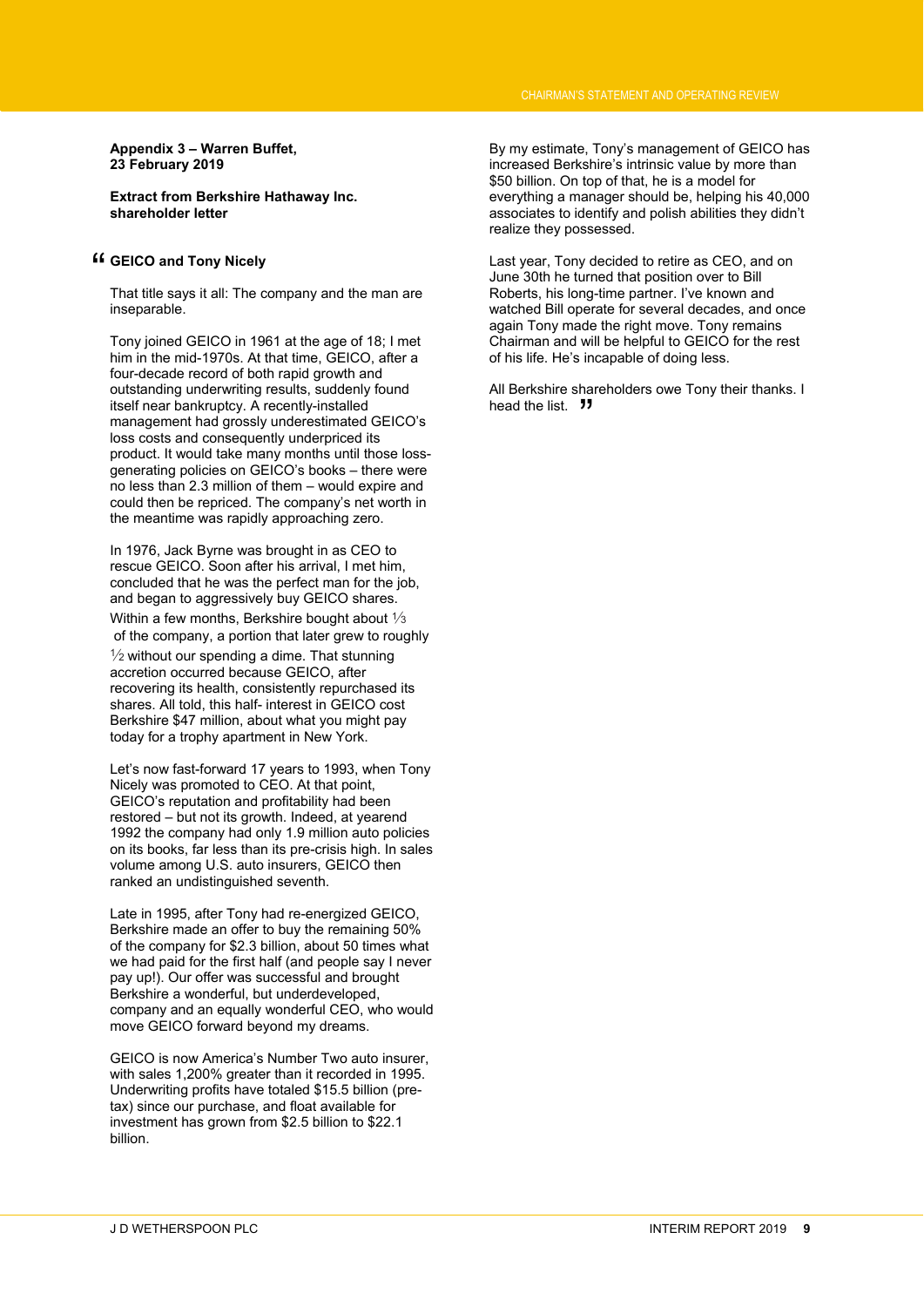#### J D Wetherspoon plc, company number: 1709784

|                                  | <b>Notes</b> | <b>Unaudited</b><br>26 weeks<br>ended<br>27 January<br>2019<br><b>Before</b><br>exceptional<br><b>items</b><br>£000 | <b>Unaudited</b><br>26 weeks<br>ended<br>27 January<br>2019<br><b>After</b><br>exceptional<br><b>items</b><br>£000 | Unaudited<br>26 weeks<br>ended<br>28 January<br>2018<br><b>Before</b><br>exceptional<br>items<br>£000 | Unaudited<br>26 weeks<br>ended<br>28 January<br>2018<br>After<br>exceptional<br>items<br>£000 | Audited<br>52 weeks<br>ended<br>29 July<br>2018<br>Before<br>exceptional<br>items<br>£000 | Audited<br>52 weeks<br>ended<br>29 July<br>2018<br>After<br>exceptional<br>items<br>£000 |
|----------------------------------|--------------|---------------------------------------------------------------------------------------------------------------------|--------------------------------------------------------------------------------------------------------------------|-------------------------------------------------------------------------------------------------------|-----------------------------------------------------------------------------------------------|-------------------------------------------------------------------------------------------|------------------------------------------------------------------------------------------|
| Revenue                          | 4            | 889,606                                                                                                             | 889,606                                                                                                            | 830,392                                                                                               | 830,392                                                                                       | 1,693,818                                                                                 | 1,693,818                                                                                |
| Operating costs                  |              | (826, 135)                                                                                                          | (826, 135)                                                                                                         | (756, 405)                                                                                            | (756, 405)                                                                                    | (1,561,527)                                                                               | (1,561,527)                                                                              |
| <b>Operating profit</b>          |              | 63,471                                                                                                              | 63,471                                                                                                             | 73,987                                                                                                | 73,987                                                                                        | 132,291                                                                                   | 132,291                                                                                  |
| Property gains                   | 6            | 3,772                                                                                                               | 3,772                                                                                                              | 1,653                                                                                                 | 1,653                                                                                         | 2,900                                                                                     | 2,900                                                                                    |
| Property losses - exceptional    | 7            |                                                                                                                     | (1,651)                                                                                                            |                                                                                                       | (7,656)                                                                                       |                                                                                           | (18, 251)                                                                                |
| Profit before interest and tax   |              | 67,243                                                                                                              | 65,592                                                                                                             | 75,640                                                                                                | 67,984                                                                                        | 135,191                                                                                   | 116,940                                                                                  |
| Finance income                   |              | 26                                                                                                                  | 26                                                                                                                 | 27                                                                                                    | 27                                                                                            | 48                                                                                        | 48                                                                                       |
| Finance costs                    |              | (16, 993)                                                                                                           | (16,993)                                                                                                           | (13,666)                                                                                              | (13,666)                                                                                      | (27,990)                                                                                  | (27, 990)                                                                                |
| Profit before tax                |              | 50,276                                                                                                              | 48,625                                                                                                             | 62,001                                                                                                | 54,345                                                                                        | 107,249                                                                                   | 88,998                                                                                   |
| Income tax expense               | 8            | (10, 776)                                                                                                           | (10, 776)                                                                                                          | (13, 785)                                                                                             | (13,785)                                                                                      | (23, 567)                                                                                 | (23, 567)                                                                                |
| Income tax expense – exceptional | 8            |                                                                                                                     | 99                                                                                                                 |                                                                                                       | 881                                                                                           |                                                                                           | 1,278                                                                                    |
| Profit for the period            |              | 39,500                                                                                                              | 37,948                                                                                                             | 48,216                                                                                                | 41,441                                                                                        | 83,682                                                                                    | 66,709                                                                                   |
| Earnings per ordinary share (p)  |              |                                                                                                                     |                                                                                                                    |                                                                                                       |                                                                                               |                                                                                           |                                                                                          |
| - Basic                          | 9            | 38.3                                                                                                                | 36.8                                                                                                               | 46.7                                                                                                  | 40.1                                                                                          | 81.1                                                                                      | 64.6                                                                                     |
| - Diluted <sup>2</sup>           | 9            | 37.4                                                                                                                | 36.0                                                                                                               | 45.7                                                                                                  | 39.2                                                                                          | 79.2                                                                                      | 63.2                                                                                     |

### STATEMENT OF COMPREHENSIVE INCOME For the 26 weeks ended 27 January 2019

| <b>Notes</b>                                                        | <b>Unaudited</b><br>26 weeks<br>ended<br>27 January<br>2019<br>£000 | Unaudited<br>26 weeks<br>ended<br>28 January<br>2018<br>£000 | Audited<br>52 weeks<br>ended<br>29 July<br>2018<br>£000 |
|---------------------------------------------------------------------|---------------------------------------------------------------------|--------------------------------------------------------------|---------------------------------------------------------|
| Items which will be reclassified subsequently to profit or loss:    |                                                                     |                                                              |                                                         |
| 16<br>Interest-rate swaps: gain taken to other comprehensive income | 64                                                                  | 12,101                                                       | 14,787                                                  |
| Tax on items taken directly to other comprehensive income           | (11)                                                                | (2,056)                                                      | (2,513)                                                 |
| <b>Currency translation differences</b>                             | (1, 122)                                                            | (762)                                                        | (320)                                                   |
| Net (loss)/gain recognised directly in other comprehensive income   | (1,069)                                                             | 9,283                                                        | 11,954                                                  |
| Profit for the period                                               | 37,948                                                              | 41.441                                                       | 66,709                                                  |
| Total comprehensive income for the period                           | 36,879                                                              | 50.724                                                       | 78.663                                                  |

<sup>&</sup>lt;sup>1</sup> Calculated excluding shares held in trust.<br><sup>2</sup> Calculated using issued share capital which includes shares held in trust.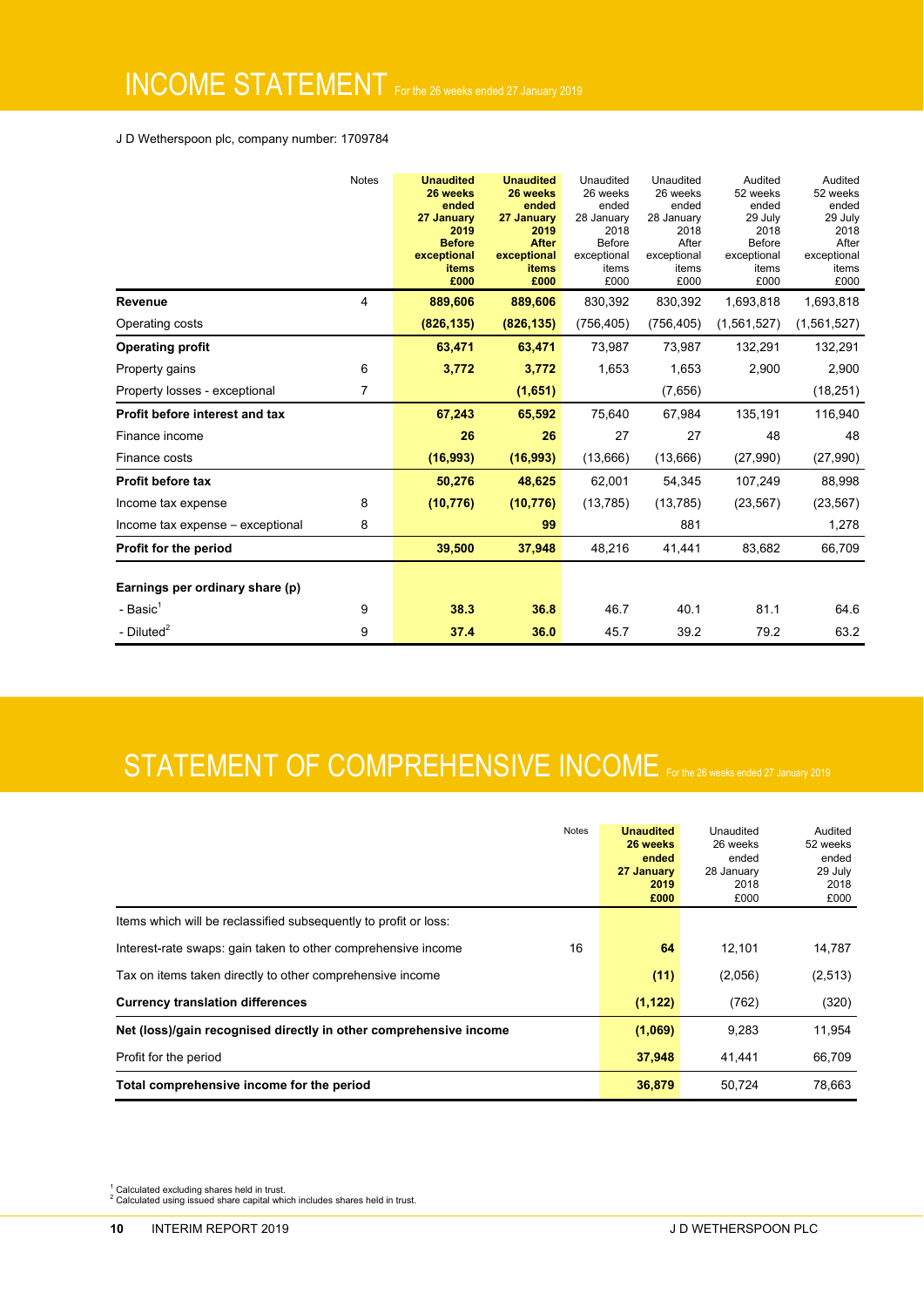#### J D Wetherspoon plc, company number: 1709784

| Notes                                             | <b>Unaudited</b><br>cash flow     | <b>Unaudited</b><br>free cash                                                   | Unaudited<br>cash flow                          | Unaudited<br>free cash                                               | Audited<br>cash flow                         | Audited<br>free cash                                              |
|---------------------------------------------------|-----------------------------------|---------------------------------------------------------------------------------|-------------------------------------------------|----------------------------------------------------------------------|----------------------------------------------|-------------------------------------------------------------------|
|                                                   | 26 weeks<br>ended<br>2019<br>£000 | flow <sup>1</sup><br>26 weeks<br>ended<br>27 January 27 January<br>2019<br>£000 | 26 weeks<br>ended<br>28 January<br>2018<br>£000 | flow <sup>1</sup><br>26 weeks<br>ended<br>28 January<br>2018<br>£000 | 52 weeks<br>ended<br>29 July<br>2018<br>£000 | flow <sup>1</sup><br>52 weeks<br>ended<br>29 July<br>2018<br>£000 |
| Cash flows from operating activities              |                                   |                                                                                 |                                                 |                                                                      |                                              |                                                                   |
| 10<br>Cash generated from operations              | 133,232                           | 133,232                                                                         | 104,066                                         | 104,066                                                              | 228,300                                      | 228,300                                                           |
| Interest received                                 | 20                                | 20                                                                              | 15                                              | 15                                                                   | 36                                           | 36                                                                |
| Interest paid                                     | (17, 556)                         | (17, 556)                                                                       | (12, 236)                                       | (12, 236)                                                            | (25, 824)                                    | (25, 824)                                                         |
| Corporation tax paid                              | (8,539)                           | (8,539)                                                                         | (12, 163)                                       | (12, 163)                                                            | (26, 113)                                    | (26, 113)                                                         |
| Net cash inflow from operating activities         | 107,157                           | 107,157                                                                         | 79,682                                          | 79,682                                                               | 176,399                                      | 176,399                                                           |
| Cash flows from investing activities              |                                   |                                                                                 |                                                 |                                                                      |                                              |                                                                   |
| Purchase of property, plant and equipment         | (22, 672)                         | (22, 672)                                                                       | (32, 513)                                       | (32, 513)                                                            | (63, 753)                                    | (63, 753)                                                         |
| Purchase of intangible assets                     | (3, 413)                          | (3, 413)                                                                        | (2, 468)                                        | (2, 468)                                                             | (5, 166)                                     | (5, 166)                                                          |
| Investment in new pubs and pub extensions         | (15, 214)                         |                                                                                 | (27, 620)                                       |                                                                      | (46, 386)                                    |                                                                   |
| Freehold reversions                               | (51, 902)                         |                                                                                 | (11, 288)                                       |                                                                      | (16, 278)                                    |                                                                   |
| Lease premiums paid                               | (93)                              |                                                                                 |                                                 |                                                                      |                                              |                                                                   |
| Proceeds of sale of property, plant and equipment | 5,818                             |                                                                                 | 2,726                                           |                                                                      | 4,742                                        |                                                                   |
| Net cash outflow from investing activities        | (87, 476)                         | (26, 085)                                                                       | (71, 163)                                       | (34, 981)                                                            | (126, 841)                                   | (68, 919)                                                         |
| Cash flows from financing activities              |                                   |                                                                                 |                                                 |                                                                      |                                              |                                                                   |
| 17<br>Equity dividends paid                       | (8, 435)                          |                                                                                 | (8, 437)                                        |                                                                      | (12, 655)                                    |                                                                   |
| Purchase of own shares for cancellation           |                                   |                                                                                 | (51, 647)                                       |                                                                      | (51, 647)                                    |                                                                   |
| Purchase of own shares for share-based payments   | (8,960)                           | (8,960)                                                                         | (7,938)                                         | (7,938)                                                              | (13,605)                                     | (13,605)                                                          |
| Loan advances<br>15                               | (26, 863)                         |                                                                                 | 72,595                                          |                                                                      | 41,314                                       |                                                                   |
| Loan issue cost                                   | (462)                             | (462)                                                                           |                                                 |                                                                      | (518)                                        | (518)                                                             |
| Finance lease principal payments                  | (698)                             |                                                                                 |                                                 |                                                                      |                                              |                                                                   |
| Net cash (outflow) from financing activities      | (45, 418)                         | (9, 422)                                                                        | 4,573                                           | (7,938)                                                              | (37, 111)                                    | (14, 123)                                                         |
| Net change in cash and cash equivalents<br>15     | (25, 737)                         |                                                                                 | 13,092                                          |                                                                      | 12,447                                       |                                                                   |
| Opening cash and cash equivalents                 | 63,091                            |                                                                                 | 50,644                                          |                                                                      | 50,644                                       |                                                                   |
| Closing cash and cash equivalents                 | 37,354                            |                                                                                 | 63,736                                          |                                                                      | 63,091                                       |                                                                   |
| 9<br>Free cash flow                               |                                   | 71,650                                                                          |                                                 | 36,763                                                               |                                              | 93,357                                                            |
| Free cash flow per ordinary share<br>9            |                                   | 67.9p                                                                           |                                                 | 34.8p                                                                |                                              | 88.4p                                                             |

<sup>1</sup> Free cash flow is a measure not required by accounting standards; a definition is provided in our accounting policies.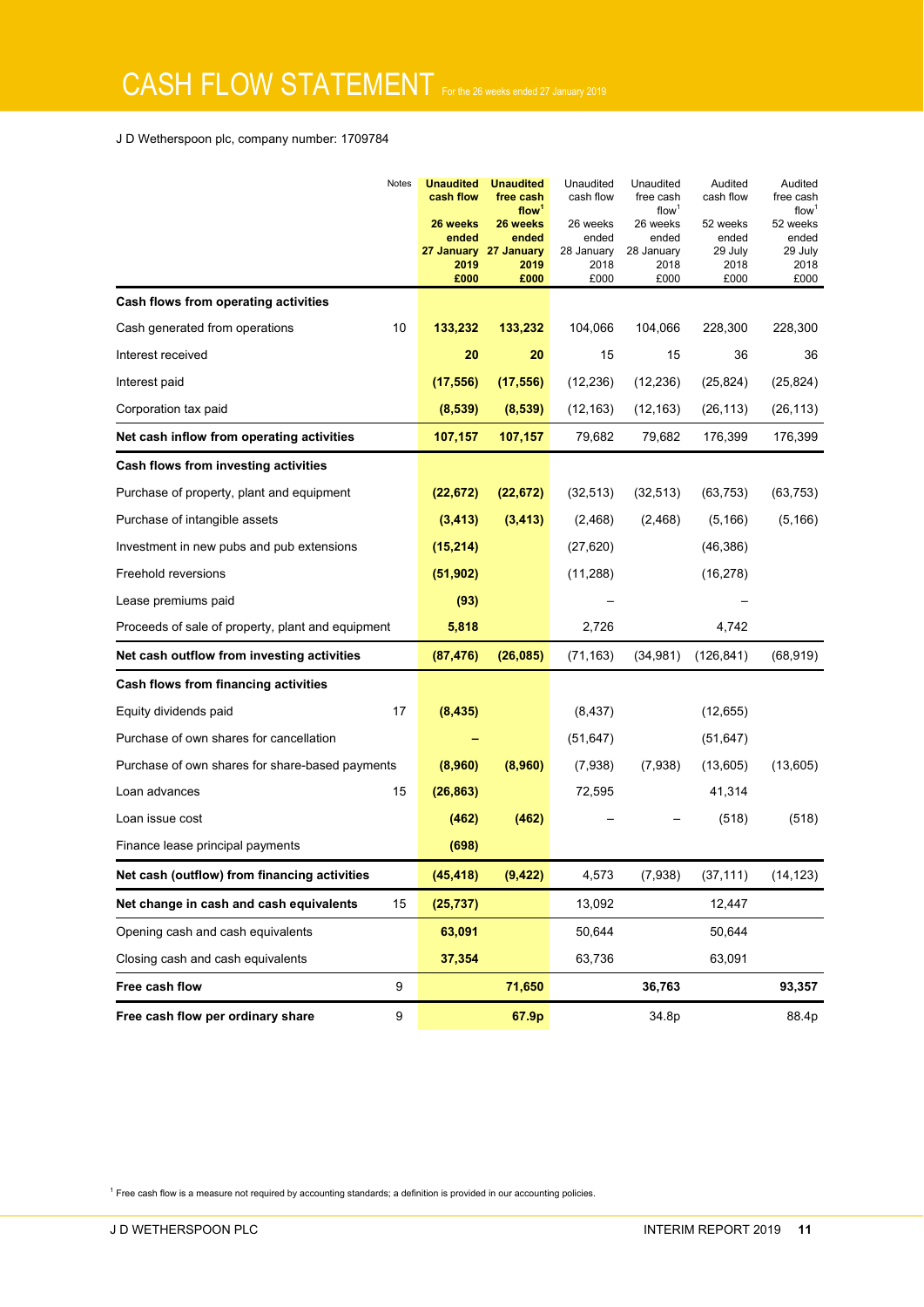### BALANCE SHEET as at 27 January 2019

J D Wetherspoon plc, company number: 1709784

|                                                           | Notes | <b>Unaudited</b>        | Unaudited<br>Restated <sup>1</sup> | Audited                 |
|-----------------------------------------------------------|-------|-------------------------|------------------------------------|-------------------------|
|                                                           |       | 27 January              | 28 January                         | 29 July                 |
|                                                           |       | 2019                    | 2018                               | 2018                    |
|                                                           |       | £000                    | £000                               | £000                    |
| <b>Assets</b>                                             |       |                         |                                    |                         |
| <b>Non-current assets</b>                                 |       |                         |                                    |                         |
| Property, plant and equipment                             | 11    | 1,356,259               | 1,300,358                          | 1,306,073               |
| Intangible assets                                         | 12    | 23,313                  | 28,219                             | 24,779                  |
| Investment property                                       | 13    | 7,467                   | 7,522                              | 7,494                   |
| Other non-current assets                                  | 14    | 7,849                   | 8,102                              | 7,925                   |
| Derivative financial instruments                          | 15    | 11,420                  | 16,204                             | 14,976                  |
| Deferred tax assets                                       |       | 4,088                   | 4,556                              | 4,099                   |
| Total non-current assets                                  |       | 1,410,396               | 1,364,961                          | 1,365,346               |
| Assets held for sale                                      |       | 3,383                   | 276                                | 1,455                   |
| <b>Current assets</b>                                     |       |                         |                                    |                         |
| Inventories                                               |       | 22,769                  | 20,531                             | 23,300                  |
| Receivables                                               |       | 24,335                  | 24,827                             | 23,122                  |
| Cash and cash equivalents                                 | 15    | 37,354                  | 63,736                             | 63,091                  |
| <b>Total current assets</b>                               |       | 84,458                  | 109,094                            | 109,513                 |
| <b>Total assets</b>                                       |       |                         | 1,474,331                          |                         |
|                                                           |       | 1,498,237               |                                    | 1,476,314               |
| <b>Liabilities</b>                                        |       |                         |                                    |                         |
| <b>Current liabilities</b>                                |       |                         |                                    |                         |
| <b>Borrowings</b>                                         | 15    | (3, 207)                | (113)                              | (8, 864)                |
| Derivative financial instruments                          | 15    |                         | (3,728)                            | (160)                   |
| Trade and other payables                                  |       | (320, 501)              | (278, 283)                         | (290, 602)              |
| Current income tax liabilities                            |       | (11, 164)               | (13,096)                           | (8,950)                 |
| Provisions                                                |       | (5, 499)                | (4, 408)                           | (8,052)                 |
| <b>Total current liabilities</b>                          |       | (340, 371)              | (299,628)                          | (316, 628)              |
| <b>Non-current liabilities</b>                            |       |                         |                                    |                         |
| <b>Borrowings</b>                                         | 15    | (758, 112)              | (819, 991)                         | (780, 420)              |
| Derivative financial instruments                          | 15    | (35, 465)               | (39, 271)                          | (38, 925)               |
| Deferred tax liabilities                                  |       | (38, 506)               | (39, 394)                          | (38,980)                |
| Provisions                                                |       | (2, 453)                | (1,890)                            | (2, 453)                |
| Other liabilities<br><b>Total non-current liabilities</b> |       | (11, 235)<br>(845, 771) | (11, 583)<br>(912, 129)            | (12, 346)<br>(873, 124) |
| Net assets                                                |       | 312,095                 | 262,574                            | 286,562                 |
| Shareholders' equity                                      |       |                         |                                    |                         |
| Share capital                                             | 18    | 2,110                   | 2,110                              | 2,110                   |
| Share premium account                                     |       | 143,294                 | 143,294                            | 143,294                 |
| Capital redemption reserve                                |       | 2,321                   | 2,321                              | 2,321                   |
| Hedging reserve                                           |       | (19, 957)               | (22, 239)                          | (20, 010)               |
| Currency translation reserve                              |       | 3,697                   | 4,133                              | 4,767                   |
| Retained earnings                                         |       | 180,630                 | 132,955                            | 154,080                 |
| Total shareholders' equity                                |       | 312,095                 | 262,574                            | 286,562                 |

The financial statements, on pages 10 to 27, approved by the board of directors and authorised for issue on 14 March 2019, are signed on its behalf by:

**John Hutson Ben Whitley**<br>
Director<br>
Director Director Director

 $1$  Deferred tax liabilities and retained earnings have been restated. See note 7 in our 2018 financial statements for further details.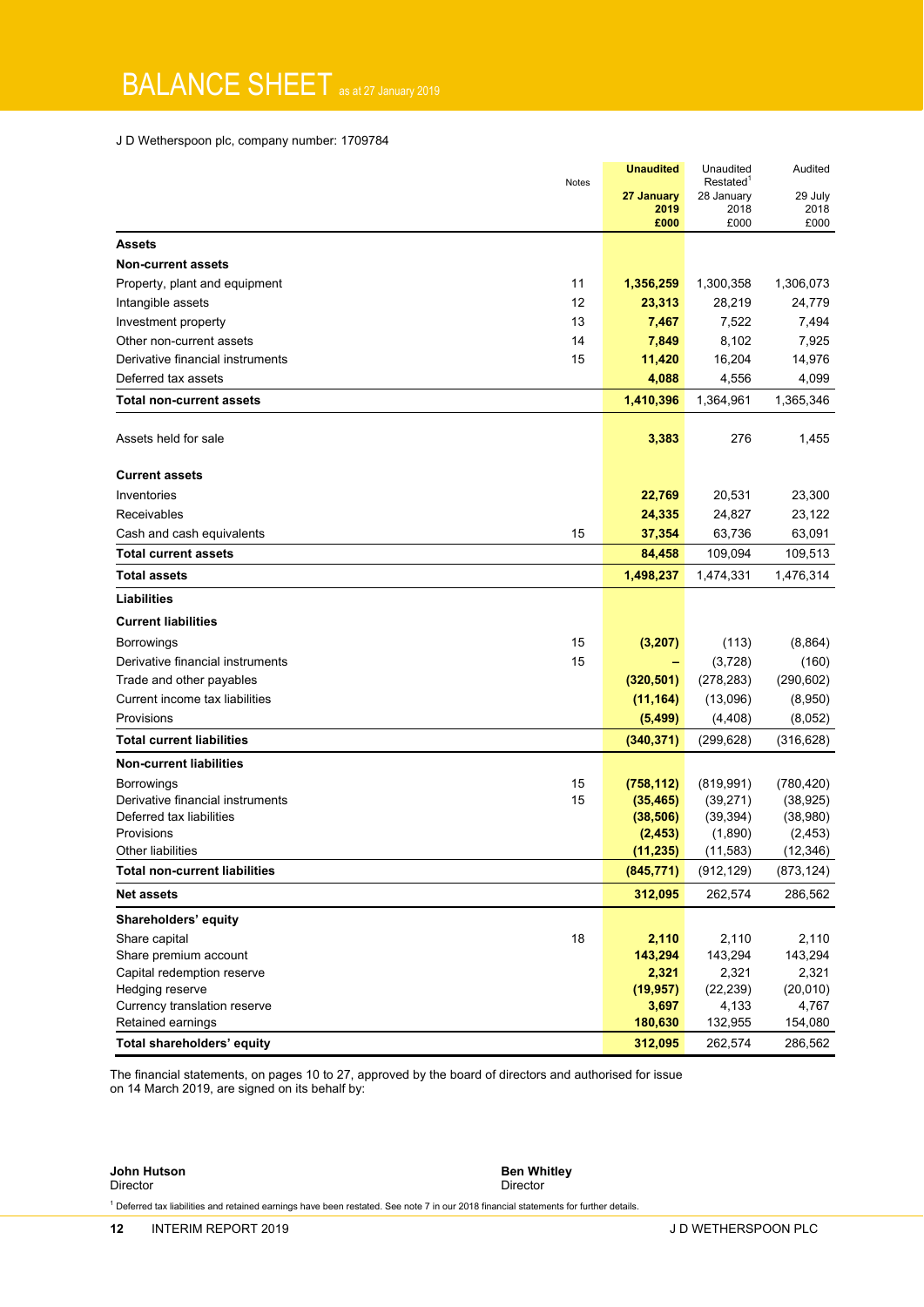### fdfdfds **STATEMENT OF CHANGES IN EQUITY**

#### J D Wetherspoon plc, company number: 1709784

|                                                           | Share<br>capital | Share<br>account      | Capital<br>premium redemption<br>reserve | Hedging                | reserve translation<br>reserve | Currency Retained<br>earnings | <b>Total</b> |
|-----------------------------------------------------------|------------------|-----------------------|------------------------------------------|------------------------|--------------------------------|-------------------------------|--------------|
| At 30 July 2017 <sup>1</sup>                              | £000             | £000<br>2,180 143,294 | £000                                     | £000<br>2,251 (32,284) | £000                           | £000<br>4,899 138,092 258,432 | £000         |
|                                                           |                  |                       |                                          |                        |                                |                               |              |
| Total comprehensive income                                |                  |                       |                                          | 10,045                 | (766)                          | 41,445                        | 50,724       |
| Profit for the period                                     |                  |                       |                                          |                        |                                | 41,441                        | 41,441       |
| Interest-rate swaps: cash flow hedges                     |                  |                       |                                          | 12,101                 |                                |                               | 12,101       |
| Tax on items taken directly to comprehensive income       |                  |                       |                                          | (2,056)                |                                |                               | (2,056)      |
| Currency translation differences                          |                  |                       |                                          |                        | (766)                          | 4                             | (762)        |
| Purchase of own shares for cancellation                   | (70)             |                       | 70                                       |                        |                                | $(36,205)$ $(36,205)$         |              |
| Share-based payment charges                               |                  |                       |                                          |                        |                                | 5,464                         | 5,464        |
| Tax on share-based payment                                |                  |                       |                                          |                        |                                | 534                           | 534          |
| Purchase of own shares for share-based payments           |                  |                       |                                          |                        |                                | (7,938)                       | (7,938)      |
| Dividends                                                 |                  |                       |                                          |                        |                                | (8, 437)                      | (8, 437)     |
|                                                           |                  |                       |                                          |                        |                                |                               |              |
| At 28 January 2018 <sup>1</sup>                           |                  | 2,110 143,294         |                                          | 2,321 (22,239)         |                                | 4,133 132,955 262,574         |              |
| Total comprehensive income                                |                  |                       |                                          | 2,229                  | 634                            | 25,076                        | 27,939       |
| Profit for the period                                     |                  |                       |                                          |                        |                                | 25,268                        | 25,268       |
| Interest-rate swaps: cash flow hedges                     |                  |                       |                                          | 2,686                  |                                |                               | 2,686        |
| Tax on items taken directly to comprehensive income       |                  |                       |                                          | (457)                  |                                |                               | (457)        |
| Currency translation differences                          |                  |                       |                                          |                        | 634                            | (192)                         | 442          |
| Share-based payment charges                               |                  |                       |                                          |                        |                                | 5,941                         | 5,941        |
| Tax on share-based payment                                |                  |                       |                                          |                        |                                | (7)                           | (7)          |
| Purchase of own shares for share-based payments           |                  |                       |                                          |                        |                                | (5,667)                       | (5,667)      |
| Dividends                                                 |                  |                       |                                          |                        |                                | (4,218)                       | (4,218)      |
|                                                           |                  |                       |                                          |                        |                                |                               |              |
| At 29 July 2018                                           |                  | 2,110 143,294         |                                          | 2,321 (20,010)         |                                | 4,767 154,080 286,562         |              |
| Total comprehensive income                                |                  |                       |                                          | 53                     | (1,070)                        | 37,896                        | 36,879       |
| Profit for the period                                     |                  |                       |                                          |                        |                                | 37,948                        | 37,948       |
| Interest-rate swaps: cash flow hedges                     |                  |                       |                                          | 64                     |                                |                               | 64           |
| Tax on items taken directly to comprehensive income       |                  |                       |                                          | (11)                   |                                |                               | (11)         |
| Currency translation differences                          |                  |                       |                                          |                        | (1,070)                        | (52)                          | (1, 122)     |
|                                                           |                  |                       |                                          |                        |                                |                               |              |
| Share-based payment charges<br>Tax on share-based payment |                  |                       |                                          |                        |                                | 5,651<br>398                  | 5,651<br>398 |
| Purchase of own shares for share-based payments           |                  |                       |                                          |                        |                                | (8,960)                       | (8,960)      |
| Dividends                                                 |                  |                       |                                          |                        |                                | (8, 435)                      | (8, 435)     |
| At 27 January 2019                                        |                  | 2,110 143,294         |                                          | 2,321 (19,957)         |                                | 3,697 180,630 312,095         |              |

 $1$  Deferred tax liabilities and retained earnings have been restated. See note 7 in our 2018 financial statements for further details.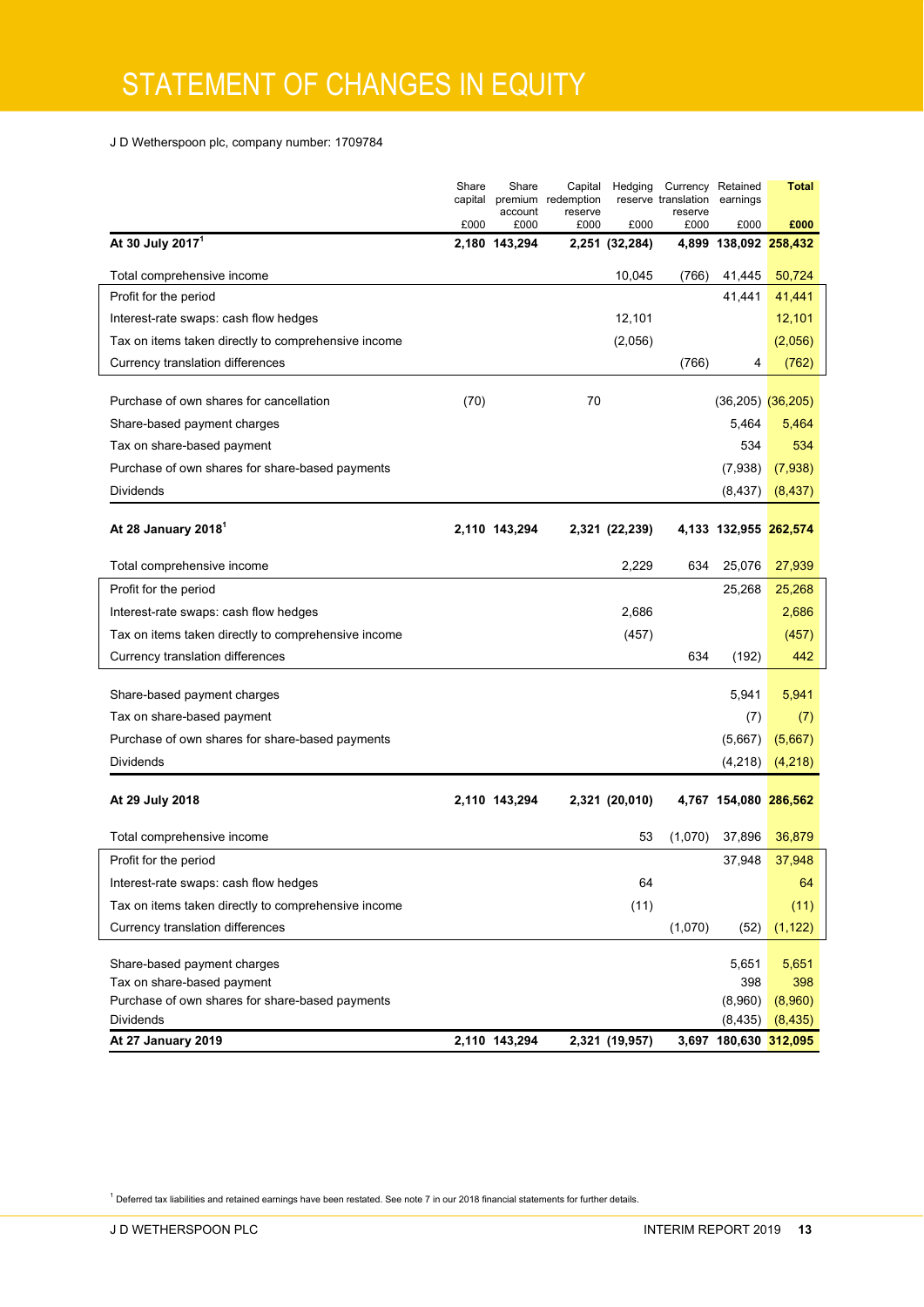### NOTES TO THE FINANCIAL STATEMENTS

#### **1. General information**

J D Wetherspoon plc is a public limited company, incorporated and domiciled in England and Wales. Its registered office address is: Wetherspoon House, Central Park, Reeds Crescent, Watford, WD24 4QL.

The company is listed on the London Stock Exchange.

This condensed half-yearly financial information was approved for issue by the board on 14 March 2019.

This interim report does not comprise statutory accounts within the meaning of Sections 434 and 435 of the Companies Act 2006. Statutory accounts for the year ended 29 July 2018 were approved by the board of directors on 13 September 2018 and delivered to the Registrar of Companies. The report of the auditors on those accounts was unqualified, did not contain an emphasis-of-matter paragraph or any statement under Sections 498 to 502 of the Companies Act 2006.

There are no changes to the principal risks and uncertainties as set out in the financial statements for the 52 weeks ended 29 July 2018, which may affect the company's performance in the next six months. The most significant risks and uncertainties relate to the taxation on, and regulation of, the sale of alcohol, cost increases and UK disposable consumer incomes. For a detailed discussion of the risks and uncertainties facing the company, refer to the annual report for 2018, pages 36 and 37.

#### **2. Basis of preparation**

This condensed half-yearly financial information of J D Wetherspoon plc (the 'Company'), which is abridged and unaudited, has been prepared in accordance with the Disclosure and Transparency Rules of the Financial Services Authority and with International Accounting Standards (IAS) 34, Interim Financial Reporting, as adopted by the European Union. This interim report should be read in conjunction with the annual financial statements for the 52 weeks ended 29 July 2018 which were prepared in accordance with IFRSs, as adopted by the European Union.

The directors have made enquiries into the adequacy of the Company's financial resources, through a review of the Company's budget and medium-term financial plan, including capital expenditure plans and cash flow forecasts; they have satisfied themselves that the Company will continue in operational existence for the foreseeable future. For this reason, they continue to adopt the going-concern basis in preparing the Company's financial statements.

The financial information for the 52 weeks ended 29 July 2018 is extracted from the statutory accounts of the Company for that year.

The interim results for the 26 weeks ended 27 January 2019 and the comparatives for 28 January 2018 are unaudited, yet have been reviewed by the independent auditors. A copy of the review report is included at the end of this report.

#### **3. Accounting policies**

With the exception of tax, the accounting policies adopted in the preparation of the interim report are consistent with those applied in the preparation of the Company's annual report for the year ended 29 July 2018 – and the same methods of computation and presentation are used.

#### **Income tax**

Taxes on income in the interim periods are accrued using the tax rate which would be applicable to expected total annual earnings.

#### **Changes in standards**

At the date of authorisation of these financial statements, certain new standards and amendments to existing standards have been published which are not yet effective and have not been adopted early by the Company. Information on those expected to be relevant to the financial statements is provided below:

IFRS 16 Leases is effective for accounting periods starting on or after 1 January 2019, replacing IAS 17 Leases. The accounting standard will become effective for the Company from the start of next financial year, starting on 29 July 2019.

When the new standard becomes effective

the Company will recognise, on the balance sheet, a rightof-use asset and a lease liability for future lease payments in respect of all leases, excluding those with terms less than 12 months and those for low-value assets. Within the income statement, the rental expense will be replaced with a depreciation charge

on the right-of-use assets and an interest expense on the lease liability. Over the term of a lease, the expense charged to the income statement for depreciation and interest under IFRS 16 will be exactly equal to the rental charge under the current accounting rules. IFRS 16 will change the timing of the expense charged to the income statement, with higher costs charged in the early years of a lease and lower costs charged in the latter years. There will be no impact on cash flows as a result of this accounting change. Although the new standard will change the presentation of the leases within the accounts, the Company does not believe that the new standard will change the underlying economics of the business.

The terms of leases taken by the Company vary, but typically, at inception, a property lease will be for a period of up to 30 years, with a break at 15 years. As disclosed in note 25, in our 2018 annual report, we had operating lease commitments totalling £728m; therefore, IFRS 16 will have a material impact on our accounts.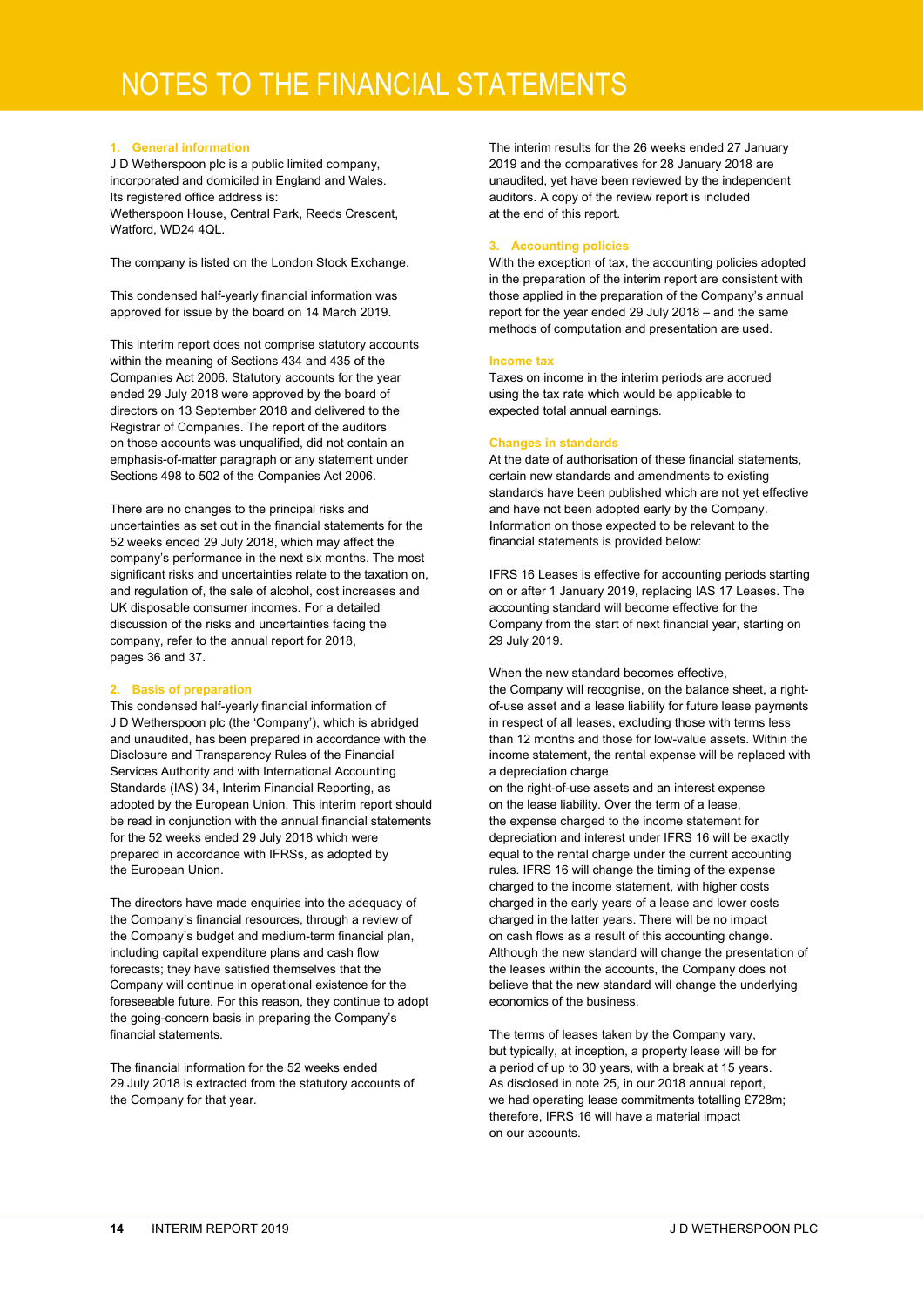We have made draft calculations of the impact of IFRS 16 and are in the process of validating our lease data. There are several policies and procedures to be introduced to support the new accounting standard. Until we have finalised this work, we do not think it practicable to provide a reasonable estimate on the financial reporting effect of IFRS 16.

On 28 May 2014, the International Accounting Standards Board issued IFRS 15 – 'Revenue from Contracts with Customers' which is effective for periods starting on or after 1 January 2018. The impact of this accounting standard on the Company's accounts is considered immaterial.

On 24 July 2014, the International Accounting Standards Board issued IFRS 9 – 'Financial Instruments: Recognition and Measurement' which was effective for periods starting on or after 1 January 2018. IFRS 9 addresses the classification, measurement and derecognition of financial assets and financial liabilities and introduces new rules for hedge accounting and a new impairment model for financial assets.

Debt instruments previously classified as held to maturity and measured at amortised cost have met the conditions for classification at amortised cost under IFRS 9.

The Company's hedge relationships qualified as continuing hedges, on the adoption of IFRS 9.

Other standards which are not expected to have a material impact are shown below:

- Amendments to IAS 40:
- Transfers of Investment Property
- Amendments to IFRS 2: Classification and
- Measurement of Share-Based Payment Transactions
- **IFRIC Interpretation 22: Foreign Currency Transactions** and Advance Considerations
- **IFRIC Interpretation 23: Uncertainty over**
- Income Tax Treatments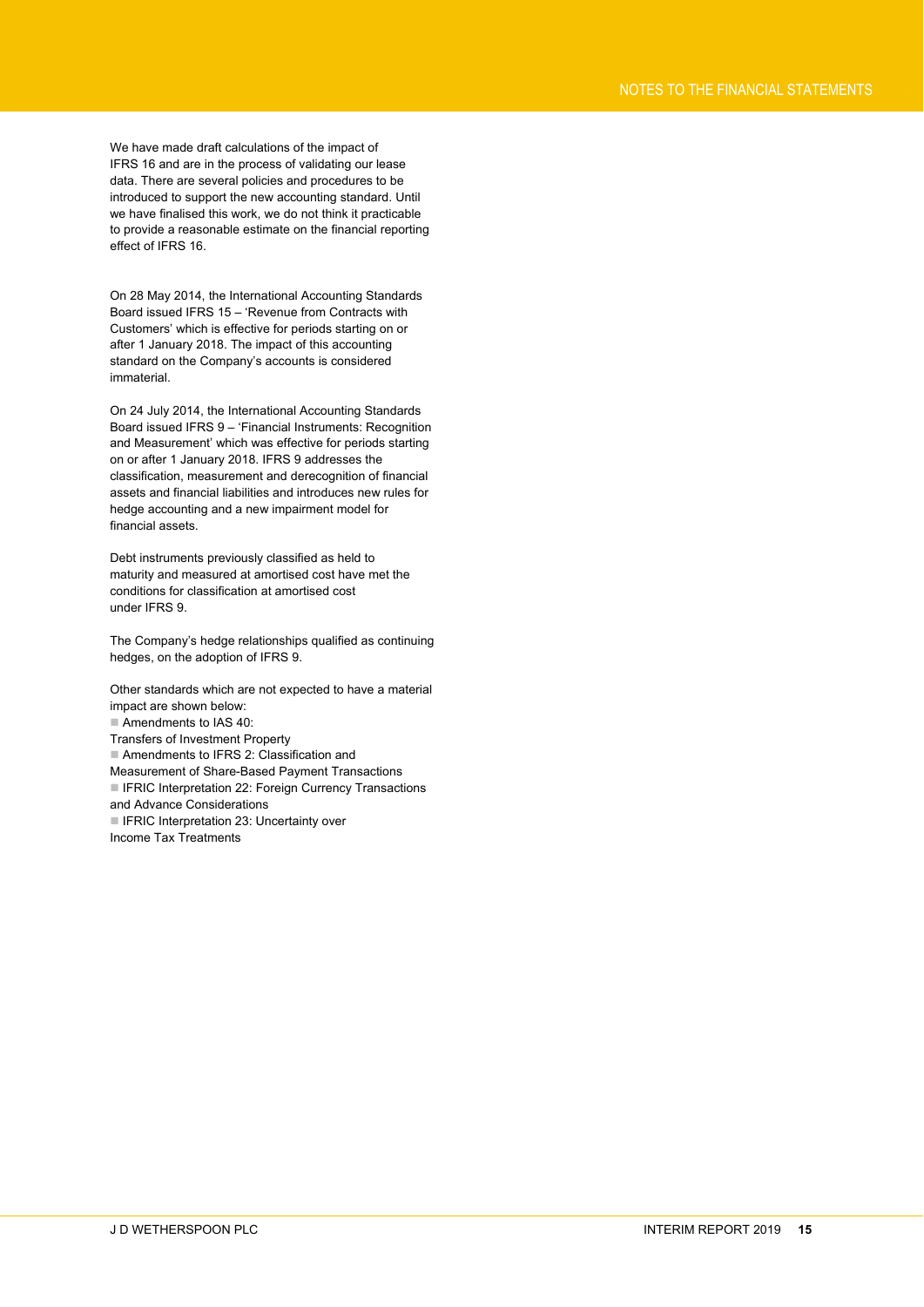#### **4. Revenue**

Revenue disclosed in the income statement is analysed as follows:

|                                                          | <b>Unaudited</b> | Unaudited  | Audited   |
|----------------------------------------------------------|------------------|------------|-----------|
|                                                          | 26 weeks         | 26 weeks   | 52 weeks  |
|                                                          | ended            | ended      | ended     |
|                                                          | 27 January       | 28 January | 29 July   |
|                                                          | 2019             | 2018       | 2018      |
|                                                          | £000             | £000       | £000      |
|                                                          |                  |            |           |
| Sales of food, beverages, hotel rooms and machine income | 889,606          | 830.392    | 1,693,818 |

#### **5. Operating profit – analysis of costs by nature**

This is stated after charging/(crediting):

| <b>Notes</b>                                        | <b>Unaudited</b> | Unaudited  | Audited  |
|-----------------------------------------------------|------------------|------------|----------|
|                                                     | 26 weeks         | 26 weeks   | 52 weeks |
|                                                     | ended            | ended      | ended    |
|                                                     | 27 January       | 28 January | 29 July  |
|                                                     | 2019             | 2018       | 2018     |
|                                                     | £000             | £000       | £000     |
| Concession rental payments                          | 14,737           | 11.474     | 25,075   |
| Minimum operating lease payments                    | 20,271           | 22.430     | 42,754   |
| Repairs and maintenance                             | 35.937           | 32,182     | 71.261   |
| Net rent receivable                                 | (678)            | (679)      | (1, 407) |
| Share-based payments                                | 5,651            | 5.464      | 11,405   |
| 11<br>Depreciation of property, plant and equipment | 36,825           | 34,270     | 70,918   |
| 12<br>Amortisation of intangible assets             | 3,847            | 3,992      | 7,984    |
| 13<br>Depreciation of investment properties         | 27               | 28         | 56       |
| 14<br>Amortisation of other non-current assets      | 169              | 170        | 347      |

#### **6. Property (gains)/losses**

|                                                       | <b>Unaudited</b> | Unaudited    | Audited      |
|-------------------------------------------------------|------------------|--------------|--------------|
|                                                       | 26 weeks         | 26 weeks     | 52 weeks     |
|                                                       | ended            | ended        | ended        |
|                                                       | 27 January       | 28 January   | 29 July      |
|                                                       | 2019<br>£000     | 2018<br>£000 | 2018<br>£000 |
|                                                       |                  |              |              |
| Non-exceptional property (gains)/losses               |                  |              |              |
| Loss/(gain) on disposal of fixed assets               | (3,634)          | (988)        | (1,865)      |
| Additional costs of disposal                          | 196              | 15           | 117          |
| Other property gains                                  | (334)            | (680)        | (1, 152)     |
|                                                       | (3, 772)         | (1,653)      | (2,900)      |
| <b>Exceptional property losses</b>                    |                  |              |              |
| Loss on disposal of fixed assets – disposal programme | 16               | 3,580        | 5,076        |
| Additional costs of disposal                          | 306              | 2,330        | 3,625        |
| Impairment of property, plant and equipment           | 806              | 1,131        | 3,588        |
| Onerous lease provision                               | 523              | 615          | 5,962        |
|                                                       | 1,651            | 7,656        | 18,251       |
|                                                       |                  |              |              |
| Total property (gains)/ losses                        | (2, 121)         | 6,003        | 15,351       |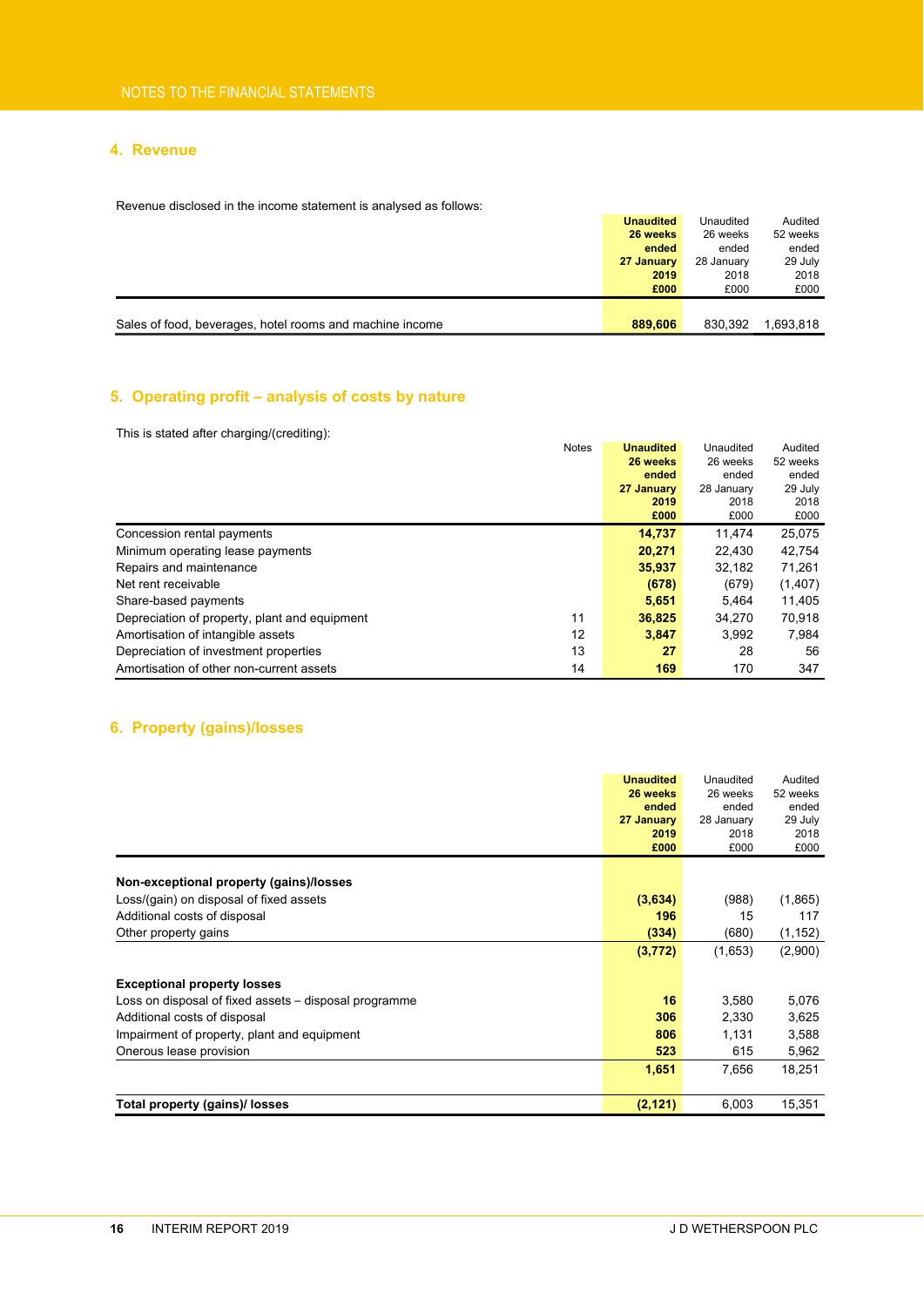#### **7. Exceptional items**

|                                             | <b>Unaudited</b>    | Unaudited           | Audited          |
|---------------------------------------------|---------------------|---------------------|------------------|
|                                             | 26 weeks            | 26 weeks            | 52 weeks         |
|                                             | ended<br>27 January | ended<br>28 January | ended<br>29 July |
|                                             | 2019                | 2018                | 2018             |
|                                             | £000                | £000                | £000             |
| <b>Exceptional property losses</b>          |                     |                     |                  |
| Disposal programme                          |                     |                     |                  |
| Loss on disposal of pubs                    | 322                 | 5,910               | 8,701            |
| Impairment of property plant and equipment  | 806                 | 1,131               |                  |
| Impairment of other non-current assets      |                     |                     |                  |
| Onerous lease reversal                      | (322)               |                     | (173)            |
| Onerous lease provision                     | 480                 | 242                 | 4,693            |
|                                             | 1,286               | 7,283               | 13,221           |
| Other property losses                       |                     |                     |                  |
| Impairment of property, plant and equipment |                     |                     | 3,588            |
| Impairment of intangible assets             |                     |                     |                  |
| Onerous lease reversal                      | (154)               | (110)               |                  |
| Onerous lease provision                     | 519                 | 483                 | 1,442            |
|                                             | 365                 | 373                 | 5,030            |
| <b>Total exceptional property losses</b>    | 1,651               | 7,656               | 18,251           |
|                                             |                     |                     |                  |
| <b>Exceptional tax</b>                      |                     |                     |                  |
| Tax effect on exceptional items             | (99)                | (881)               | (1, 278)         |
|                                             | (99)                | (881)               | (1,278)          |
| <b>Total exceptional items</b>              | 1,552               | 6,775               | 16,973           |

#### **Disposal programme**

The Company has offered several of its sites for sale. During the half year end, two pubs had been sold and two were classified as held for sale. In the table above, those costs classified as loss on disposal are the loss on sold sites and associated costs to sale.

The costs classified above as impairment of assets of £806,000 relate to the write-down of assets on two sites where the Company has committed to exiting.

#### **Other property losses**

The onerous lease provision relates to pubs for which future trading profits, or income from subleases, are not expected to cover the rent. The provision takes several factors into account, including the expected future profitability of the pub and also the amount estimated as payable on surrender of the lease, where this is a likely outcome. In the period, £365,000 was charged net in respect of onerous leases.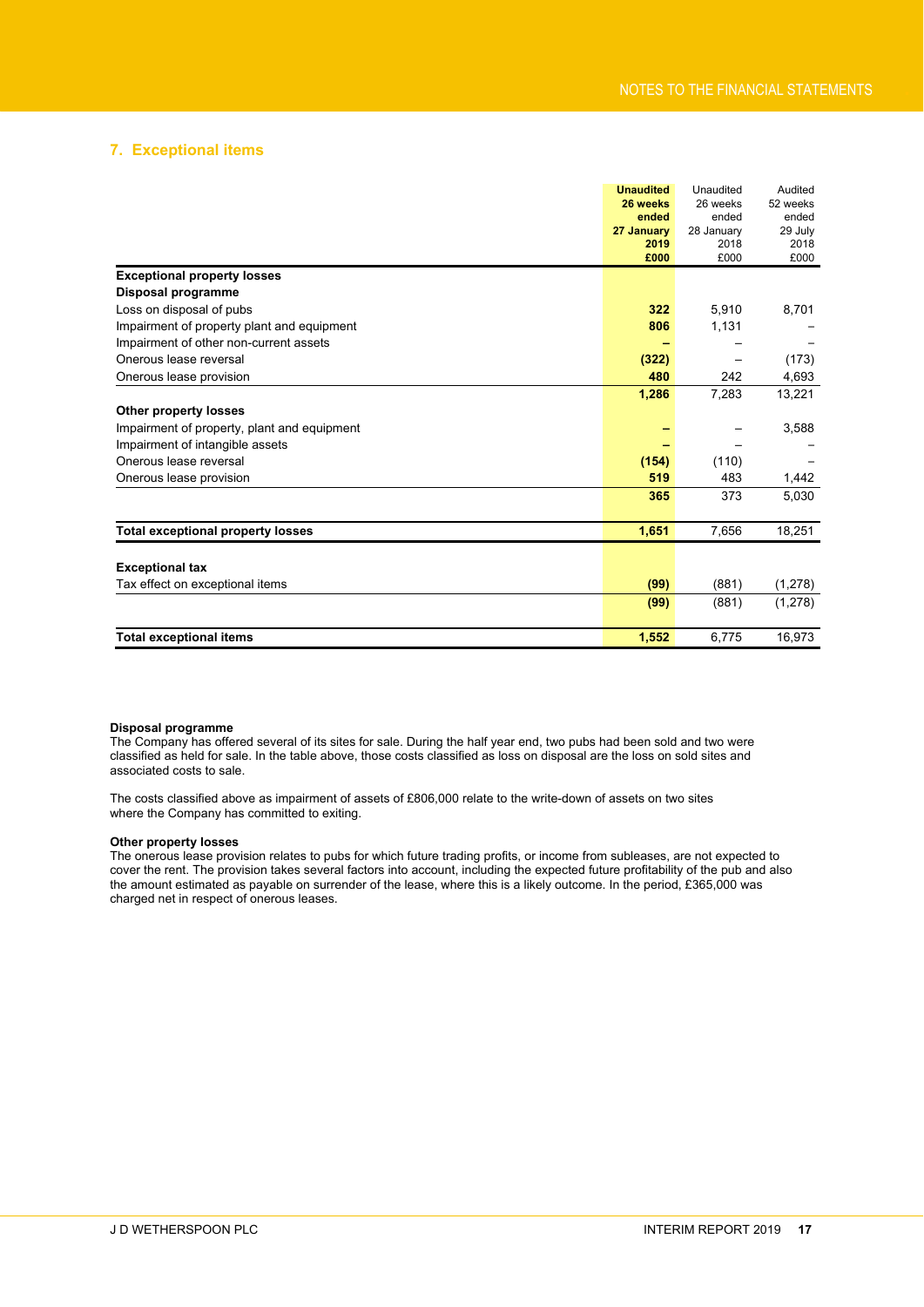#### **8. Income tax expense**

The taxation charge for the 26 weeks ended 27 January 2019 is based on the pre-exceptional profit before tax of £50.3m and the estimated effective tax rate before exceptional items for the 26 weeks ended 27 January 2019 of 21.4% (July 2018: 22.0%). This comprises a pre-exceptional current tax rate of 22.6% (July 2018: 22.1%) and a pre-exceptional deferred tax credit of 1.2% (July 2018: 0.1%).

The UK standard weighted average tax rate for the period is 19% (2018: 19%). The current tax rate is higher than the UK standard weighted average tax rate, owing mainly to depreciation which is not eligible for tax relief.

|                                                          | <b>Unaudited</b>             | Unaudited             | Audited             |
|----------------------------------------------------------|------------------------------|-----------------------|---------------------|
|                                                          | 26 weeks                     | 26 weeks              | 52 weeks            |
|                                                          | ended<br>27 January          | ended<br>28 January   | ended               |
|                                                          | 2019                         | 2018                  | 29 July<br>2018     |
|                                                          | £000                         | £000                  | £000                |
| Income tax before exceptional items                      |                              |                       |                     |
| Current income tax:                                      |                              |                       |                     |
| Current tax                                              | 11,802                       | 13,645                | 24,466              |
| Prior year adjustment                                    | (415)                        | (6)                   | (765)               |
| Total current income tax                                 | 11,387                       | 13,639                | 23,701              |
| Deferred tax:                                            |                              |                       |                     |
| Origination and reversal of temporary differences        | (452)                        | (58)                  | (70)                |
| Adjustment in respect of prior period                    | (159)                        | 204                   | (64)                |
| Total deferred tax                                       | (611)                        | 146                   | (134)               |
| Total income tax expense before exceptional items        | 10,776                       | 13,785                | 23,567              |
|                                                          |                              |                       |                     |
| <b>Exceptional income tax</b>                            |                              |                       |                     |
| Exceptional current income tax:                          |                              |                       |                     |
| Current tax on exceptional items                         | (99)                         | (221)                 | (325)               |
| Total exceptional current income tax                     | (99)                         | (221)                 | (325)               |
| Exceptional deferred tax:                                |                              |                       |                     |
| Deferred tax on exceptional items                        | ۰                            | (660)                 | (953)               |
| Total exceptional deferred tax                           |                              | (660)                 | (953)               |
| Total exceptional income tax credit on exceptional items | (99)                         | (881)                 | (1,278)             |
|                                                          |                              |                       |                     |
| Tax charge in the income statement                       | 10,677                       | 12,904                | 22,289              |
|                                                          |                              |                       |                     |
|                                                          | <b>Unaudited</b><br>26 weeks | Unaudited<br>26 weeks | Audited<br>52 weeks |
|                                                          | ended                        | ended                 | ended               |
|                                                          | 27 January                   | 28 January            | 29 July             |
|                                                          | 2019<br>£000                 | 2018<br>£000          | 2018<br>£000        |
| Taken through equity                                     |                              |                       |                     |
| Current tax on share-based payment                       | (536)                        | (320)                 | (472)               |
| Deferred tax on share-based payment                      | 138                          | (214)                 | (55)                |
| Tax charge credit                                        | (398)                        | (534)                 | (527)               |
|                                                          |                              |                       |                     |
|                                                          | <b>Unaudited</b>             | Unaudited             | Audited             |
|                                                          | 26 weeks<br>ended            | 26 weeks<br>ended     | 52 weeks<br>ended   |
|                                                          | 27 January                   | 28 January            | 29 July             |
|                                                          | 2019                         | 2018                  | 2018                |
|                                                          | £000                         | £000                  | £000                |
| Taken through comprehensive income                       |                              |                       |                     |
| Deferred tax charge on swaps                             | 11                           | 2,299                 | 2,513               |
| Impact of change in UK tax rate                          |                              | (243)                 |                     |
| Tax charge                                               | 11                           | 2,056                 | 2,513               |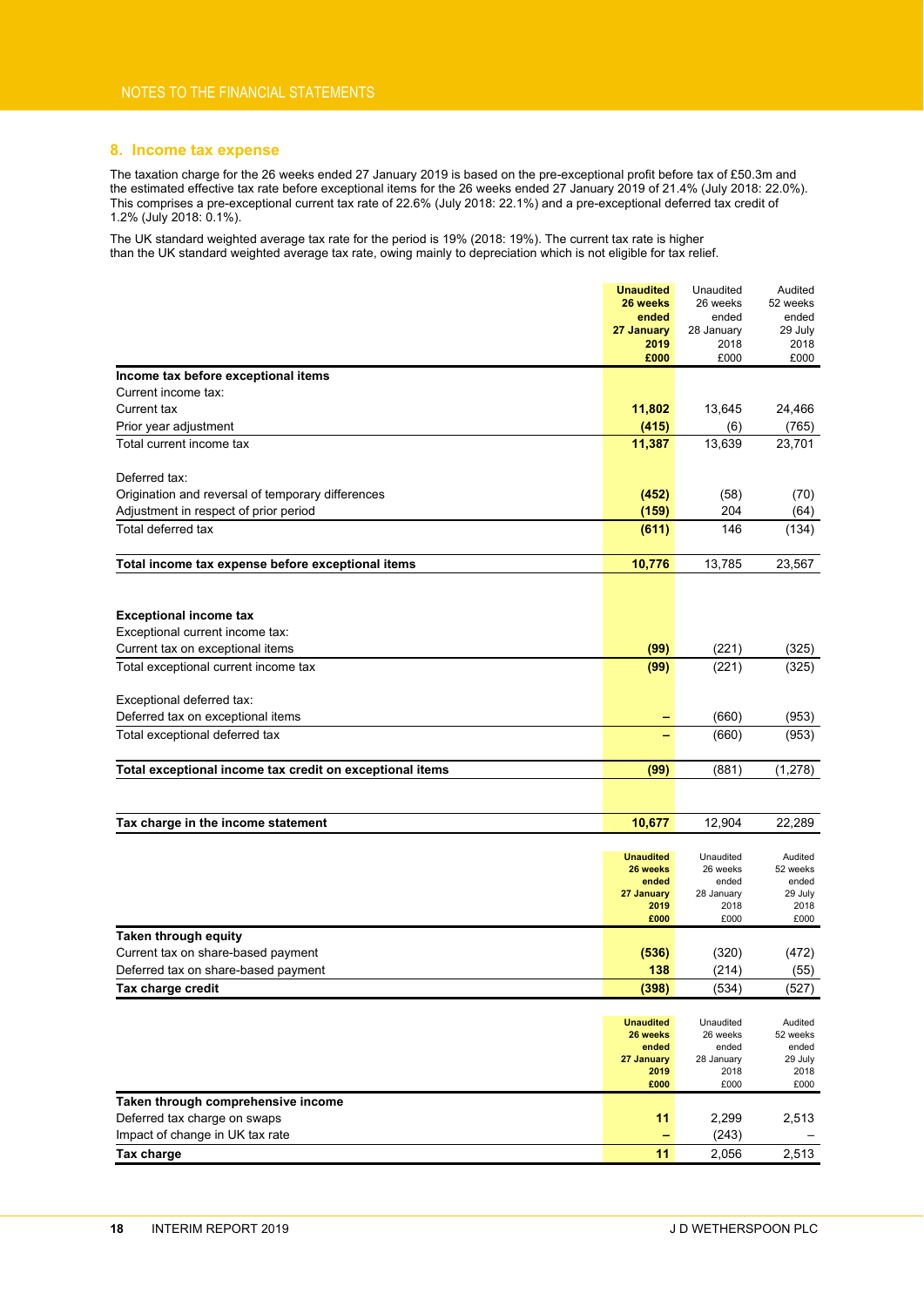#### **9. Earnings and free cash flow per share**

#### **(a) Weighted average number of shares**

Earnings per share are based on the weighted average number of shares in issue of 105,501,035 (2018: 105,605,135), including those held in trust in respect of employee share schemes. Earnings per share, calculated on this basis, are usually referred to as 'diluted', since all of the shares in issue are included.

Accounting standards refer to 'basic earnings' per share – these exclude those shares held in trust in respect of employee share schemes.

|                                           | <b>Unaudited</b> | Unaudited   | Audited     |
|-------------------------------------------|------------------|-------------|-------------|
| Weighted average number of shares         | 26 weeks         | 26 weeks    | 52 weeks    |
|                                           | ended            | ended       | ended       |
|                                           | 27 January       | 28 January  | 29 July     |
|                                           | 2019             | 2018        | 2018        |
| Shares in issue (used for diluted EPS)    | 105.501.035      | 105.605.135 | 105.605.135 |
| Shares held in trust                      | (2, 248, 342)    | (2,366,388) | (2,402,603) |
| Shares in issue less shares held in trust | 103.252.693      | 103.238.747 | 103.202.532 |

The weighted average number of shares held in trust for employee share schemes has been adjusted to exclude those shares which have vested, but which remain in trust.

#### **(b) Earning per share**

| 26 weeks ended 27 January 2019 unaudited      | <b>Profit</b> | <b>Basic EPS</b> | <b>Diluted EPS</b> |
|-----------------------------------------------|---------------|------------------|--------------------|
|                                               | £000          | pence            | pence              |
| Earnings (profit after tax)                   | 37.948        | 36.8             | 36.0               |
| Exclude effect of exceptional items after tax | 1.552         | 1.5              | 1.4                |
| Earnings before exceptional items             | 39,500        | 38.3             | 37.4               |
| Exclude effect of property gains/(losses)     | (3,772)       | (3.7)            | (3.5)              |
| Underlying earnings before exceptional items  | 35.728        | 34.6             | 33.9               |

| 26 weeks ended 28 January 2018 unaudited      | Profit  | Basic EPS | Diluted EPS |
|-----------------------------------------------|---------|-----------|-------------|
|                                               | £000    | pence     | pence       |
| Earnings (profit after tax)                   | 41.441  | 40.1      | 39.2        |
| Exclude effect of exceptional items after tax | 6.775   | 6.6       | 6.5         |
| Earnings before exceptional items             | 48.216  | 46.7      | 45.7        |
| Exclude effect of property gains/(losses)     | (1,653) | (1.6)     | (1.6)       |
| Underlying earnings before exceptional items  | 46.563  | 45.1      | 44.1        |

| 52 weeks ended 29 July 2018 audited           | Profit<br>£000 | Basic EPS<br>pence | <b>Diluted EPS</b><br>pence |
|-----------------------------------------------|----------------|--------------------|-----------------------------|
|                                               | 66.709         | 64.6               | 63.2                        |
| Earnings (profit after tax)                   |                |                    |                             |
| Exclude effect of exceptional items after tax | 16.973         | 16.5               | 16.0                        |
| Earnings before exceptional items             | 83.682         | 81.1               | 79.2                        |
| Exclude effect of property gains/(losses)     | (2,900)        | (2.8)              | (2.7)                       |
| Underlying earnings before exceptional items  | 80.782         | 78.3               | 76.5                        |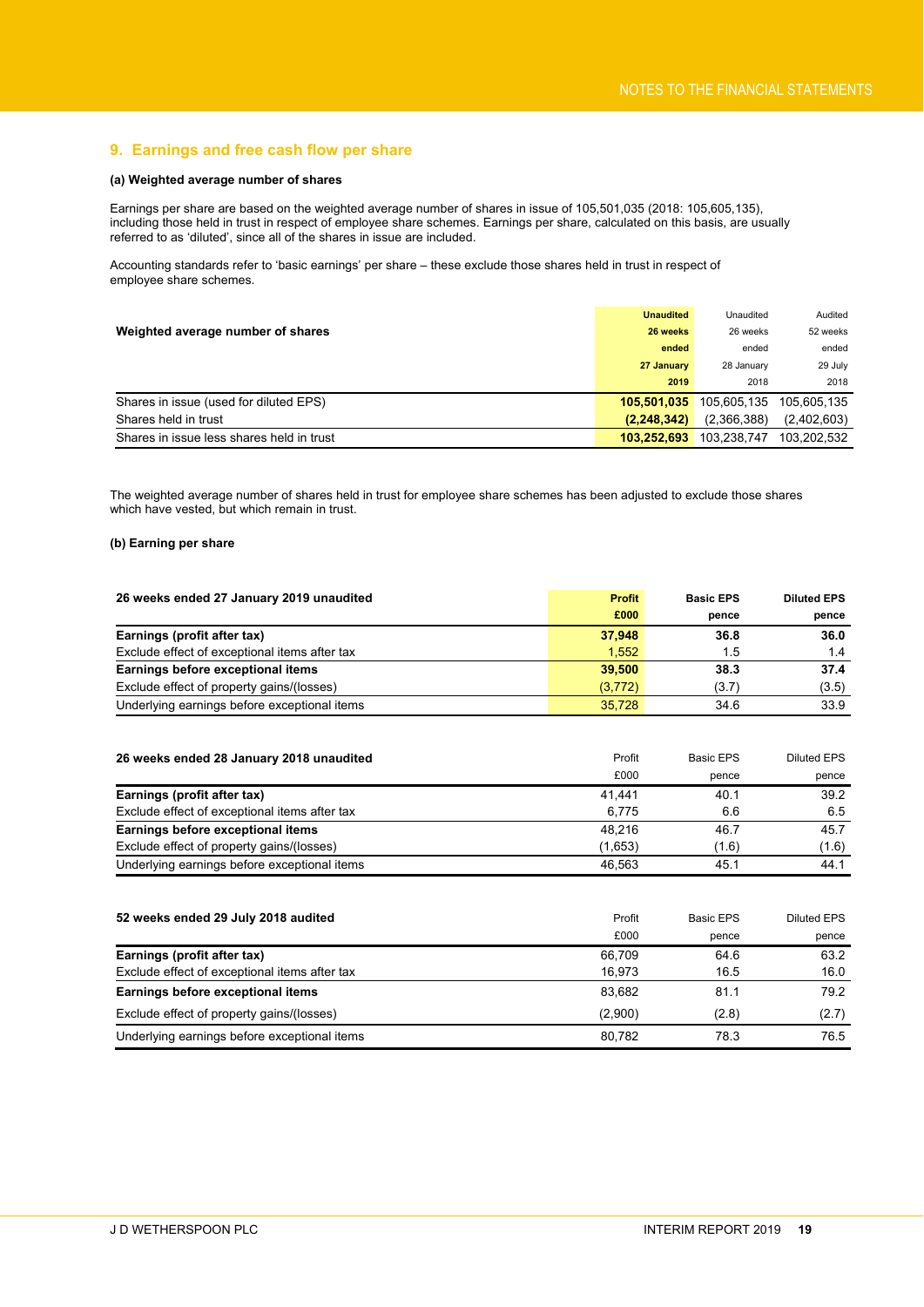#### **9. Earnings and free cash flow per share (continued)**

#### **(c) Owners' earnings per share**

Owners' earnings measure the earning attributable to shareholders from current activities adjusted for significant non-cash and one-off items. Owners' earnings are calculated as profit before tax, exceptional items, depreciation and amortisation and property gains and losses less reinvestment in current properties and cash tax. Cash tax is defined as the current year current tax charge.

| 26 weeks ended 27 January 2019                             | Owners'         | <b>Basic</b>       | <b>Diluted</b>     |
|------------------------------------------------------------|-----------------|--------------------|--------------------|
|                                                            | <b>Earnings</b> | <b>Owners' EPS</b> | <b>Owners' EPS</b> |
|                                                            | £000            | pence              | pence              |
| Profit before tax and exceptional items (income statement) | 50.276          | 48.7               | 47.7               |
| Exclude depreciation and amortisation (note 5)             | 40.868          | 39.6               | 38.7               |
| Less reinvestment in current properties                    | (24, 919)       | (24.1)             | (23.6)             |
| Exclude property gains and losses (note 6)                 | (3,772)         | (3.7)              | (3.5)              |
| Less cash tax (note 8)                                     | (11, 802)       | (11.4)             | (11.3)             |
| Owners' earnings                                           | 50.651          | 49.1               | 48.0               |

| 26 weeks ended 28 January 2018                             | Owners'  | Basic       | Diluted     |
|------------------------------------------------------------|----------|-------------|-------------|
|                                                            | Earnings | Owners' EPS | Owners' EPS |
|                                                            | £000     | pence       | pence       |
| Profit before tax and exceptional items (income statement) | 62.001   | 60.1        | 58.7        |
| Exclude depreciation and amortisation (note 5)             | 38.460   | 37.3        | 36.4        |
| Less reinvestment in current properties                    | (35,091) | (34.0)      | (33.2)      |
| Exclude property gains and losses (note 6)                 | (1,653)  | (1.7)       | (1.6)       |
| Less cash tax (note 8)                                     | (13,645) | (13.2)      | (12.9)      |
| Owners' earnings                                           | 50.072   | 48.5        | 47.4        |

| 52 weeks ended 29 July 2018                                | Owners'   | Basic       | Diluted     |
|------------------------------------------------------------|-----------|-------------|-------------|
|                                                            | Earnings  | Owners' EPS | Owners' EPS |
|                                                            | £000      | pence       | pence       |
| Profit before tax and exceptional items (income statement) | 107.249   | 103.9       | 101.6       |
| Exclude depreciation and amortisation (note 5)             | 79.305    | 76.8        | 75.1        |
| Less cash reinvestment in current properties               | (64, 665) | (62.7)      | (61.2)      |
| Exclude property gains and losses (note 6)                 | (2,900)   | (2.8)       | (2.7)       |
| Less cash tax (note 8)                                     | (24, 466) | (23.6)      | (23.3)      |
| Owners' earnings                                           | 94.523    | 91.6        | 89.5        |

The diluted owners' earnings per share increased by 1.3% (year end 2018: increased by 14.5%).

| Analysis of additions by type             | <b>Unaudited</b> | Unaudited  | Audited  |
|-------------------------------------------|------------------|------------|----------|
|                                           | 26 weeks         | 26 weeks   | 52 weeks |
|                                           | ended            | ended      | ended    |
|                                           | 27 January       | 28 January | 29 July  |
|                                           | 2019             | 2018       | 2018     |
| Reinvestment in existing pubs             | 24,919           | 35,091     | 64,665   |
| Investment in new pubs and pub extensions | 14,841           | 18.803     | 35,863   |
|                                           |                  |            |          |
| Lease premiums                            | 93               |            |          |
| Freehold reversions                       | 55,653           | 7,520      | 9,555    |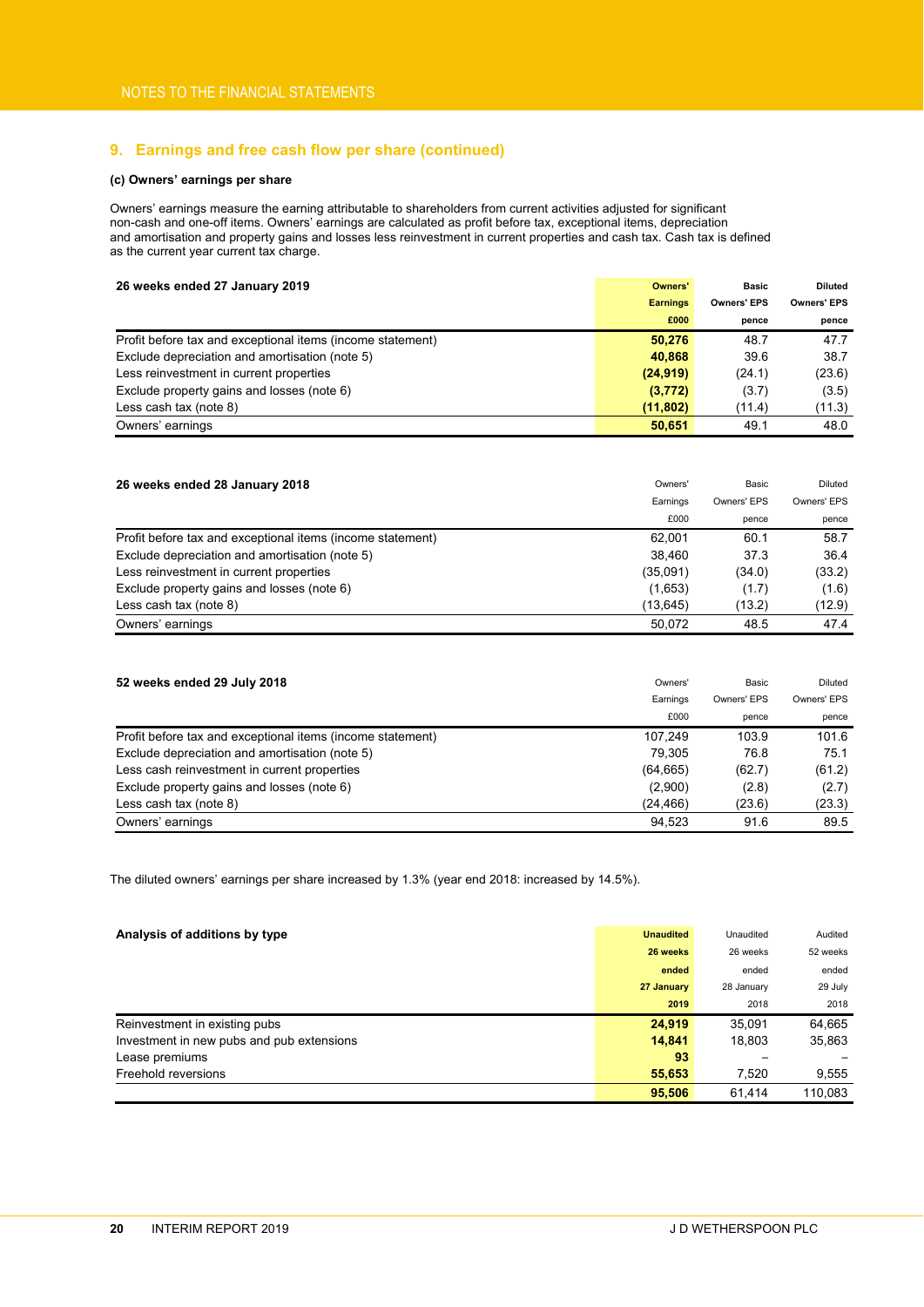#### **9. Earnings and free cash flow per share (continued)**

| Analysis of additions by category       | <b>Unaudited</b> | Unaudited  | Audited  |
|-----------------------------------------|------------------|------------|----------|
|                                         | 26 weeks         | 26 weeks   | 52 weeks |
|                                         | ended            | ended      | ended    |
|                                         | 27 January       | 28 January | 29 July  |
|                                         | 2019             | 2018       | 2018     |
| Property, plant and equipment (note 11) | 93.032           | 58.894     | 107.011  |
| Intangible assets (note 12)             | 2,381            | 2.520      | 3,072    |
| Other non-current assets (note 14)      | 93               |            |          |
|                                         | 95,506           | 61.414     | 110.083  |

#### **(d) Free cash flow per share**

|                                | Free cash | <b>Basic free</b> | <b>Diluted free</b> |
|--------------------------------|-----------|-------------------|---------------------|
|                                | flow      | cash flow         | cash flow           |
|                                |           | per share         | per share           |
|                                | £000      | pence             | pence               |
| 26 weeks ended 27 January 2019 | 71.650    | 69.4              | 67.9                |
| 26 weeks ended 28 January 2018 | 36.763    | 35.6              | 34.8                |
| 52 weeks ended 29 July 2018    | 93.357    | 90.5              | 88.4                |

The calculation of free cash flow per share is based on the net cash generated by business activities and available for investment in new pub developments and extensions to current pubs, after funding interest, corporation tax, loan issue costs, all other reinvestment in pubs open at the start of the period and the purchase of own shares under the employee share-based schemes ('free cash flow'). It is calculated before taking account of proceeds from property disposals, inflows and outflows of financing from outside sources and dividend payments and is based on the weighted average number of shares in issue, including those held in trust in respect of the employee share schemes.

#### **10. Cash generated from operations**

|                                                            | <b>Notes</b>   | <b>Unaudited</b><br>26 weeks | Unaudited<br>26 weeks | Audited<br>52 weeks |
|------------------------------------------------------------|----------------|------------------------------|-----------------------|---------------------|
|                                                            |                | ended                        | ended                 | ended               |
|                                                            |                | 27 January                   | 28 January            | 29 July             |
|                                                            |                | 2019                         | 2018                  | 2018                |
|                                                            |                | £000                         | £000                  | £000                |
| Profit for the period                                      |                | 37,948                       | 41,441                | 66,709              |
| Adjusted for:                                              |                |                              |                       |                     |
| Tax                                                        | 8              | 10,677                       | 12,904                | 22,289              |
| Share-based charges                                        | 5              | 5,651                        | 5,464                 | 11,405              |
| (Profit)/Loss on disposal of property, plant and equipment | 6              | (3,618)                      | 2,592                 | 3,211               |
| Net onerous lease provision                                | 6              | 523                          | 615                   | 5,962               |
| Net impairment charge                                      | $\overline{7}$ | 806                          | 1,131                 | 3,588               |
| Interest receivable                                        |                | (26)                         | (27)                  | (48)                |
| Interest payable                                           |                | 16,935                       | 13,105                | 26,450              |
| Depreciation of property, plant and equipment              | 11             | 36,825                       | 34,270                | 70,918              |
| Amortisation of intangible assets                          | 12             | 3,847                        | 3,992                 | 7,984               |
| Depreciation on investment properties                      | 13             | 27                           | 28                    | 56                  |
| Amortisation of other non-current assets                   | 14             | 169                          | 170                   | 347                 |
| Amortisation of bank loan issue costs                      | 15             | 58                           | 561                   | 1,540               |
| Aborted properties costs                                   |                | 407                          | 262                   | 541                 |
| Net exceptional finance income                             |                |                              |                       |                     |
|                                                            |                | 110,229                      | 116,508               | 220,952             |
| Change in inventories                                      |                | 531                          | 1,044                 | (1,725)             |
| Change in receivables                                      |                | (1, 206)                     | (2,788)               | (1,225)             |
| Change in payables                                         |                | 23,678                       | (10,698)              | 10,298              |
| Cash flow from operating activities                        |                | 133,232                      | 104,066               | 228,300             |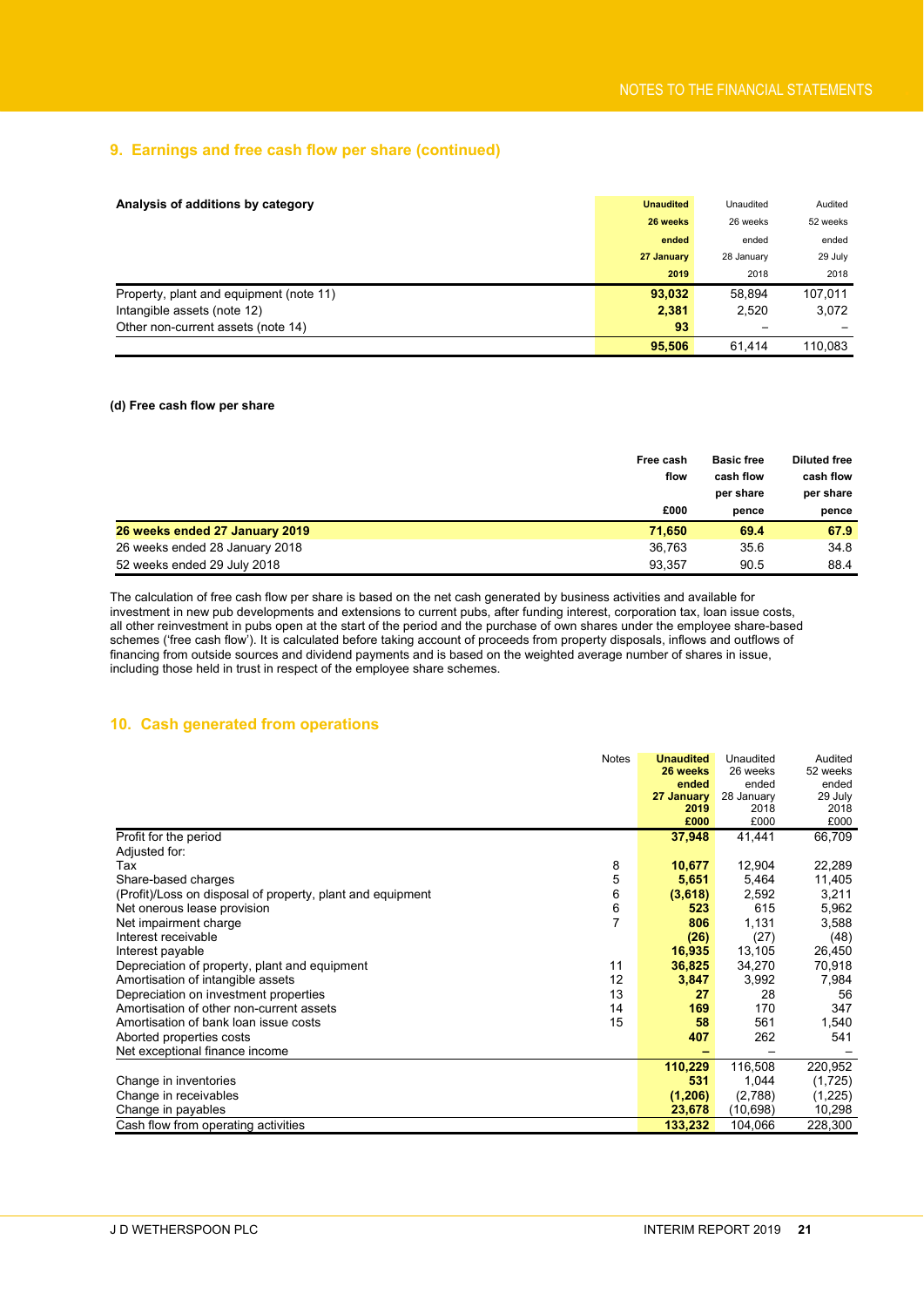#### **11. Property, plant and equipment**

|                           | <b>Freehold and</b><br>long-leasehold<br>property | Short-<br>leasehold<br>property | Equipment,<br>fixtures<br>and fittings | <b>Assets</b><br>under<br>construction | <b>Total</b> |
|---------------------------|---------------------------------------------------|---------------------------------|----------------------------------------|----------------------------------------|--------------|
|                           | £000                                              | £000                            | £000                                   | £000                                   | £000         |
| Cost:                     |                                                   |                                 |                                        |                                        |              |
| At 30 July 2017           | 1,066,936                                         | 361,609                         | 561,801                                | 67,834                                 | 2,058,180    |
| <b>Additions</b>          | 10,932                                            | 1,238                           | 25,961                                 | 20,763                                 | 58,894       |
| <b>Transfers</b>          | 16,799                                            | 981                             | 4,211                                  | (21, 991)                              |              |
| Exchange differences      | (280)                                             | (52)                            | (102)                                  | (242)                                  | (676)        |
| Transfer to held for sale | (1,506)                                           | (529)                           | (951)                                  |                                        | (2,986)      |
| Disposals                 | (6,798)                                           | (4, 742)                        | (4, 401)                               |                                        | (15, 941)    |
| Reclassification          | 5,341                                             | (5, 341)                        |                                        |                                        |              |
| At 28 January 2018        | 1,091,424                                         | 353,164                         | 586,519                                | 66,364                                 | 2,097,471    |
| <b>Additions</b>          | 17,116                                            | 5,596                           | 30,689                                 | (5,284)                                | 48,117       |
| <b>Transfers</b>          | 3.876                                             | 510                             | 2,703                                  | (7,089)                                |              |
| Exchange differences      | 193                                               | 36                              | 71                                     | 211                                    | 511          |
| Transfer to held for sale | (3)                                               | 529                             | 604                                    |                                        | 1,130        |
| Disposals                 | (2,504)                                           | (2,902)                         | (2,786)                                |                                        | (8, 192)     |
| Reclassification          | 773                                               | (773)                           |                                        |                                        |              |
| At 29 July 2018           | 1,110,875                                         | 356,160                         | 617,800                                | 54,202                                 | 2,139,037    |
| <b>Additions</b>          | 40.278                                            | 1.602                           | 14,438                                 | 36,714                                 | 93,032       |
| <b>Transfers</b>          | 18,461                                            | 1,034                           | 5,107                                  | (24, 602)                              |              |
| Exchange differences      | (367)                                             | (68)                            | (137)                                  | (595)                                  | (1, 167)     |
| Transfer to held for sale | (5, 450)                                          |                                 | (600)                                  |                                        | (6,050)      |
| Disposals                 | (2, 122)                                          | (1, 975)                        | (1,754)                                |                                        | (5,851)      |
| Reclassification          | 17,641                                            | (17, 641)                       |                                        |                                        |              |
| At 27 January 2019        | 1,179,316                                         | 339,112                         | 634,854                                | 65,719                                 | 2,219,001    |
|                           |                                                   |                                 |                                        |                                        |              |

#### **Accumulated depreciation and impairment:**

| At 30 July 2017            | (205, 374) | (179, 793) | (390, 380) |   | (775, 547) |
|----------------------------|------------|------------|------------|---|------------|
| Provided during the period | (8, 185)   | (6, 237)   | (19, 848)  |   | (34, 270)  |
| Exchange differences       |            | (3)        | (21)       |   | (24)       |
| Impairment loss            | (826)      | (149)      | (156)      |   | (1, 131)   |
| Transfer to held for sale  | 1,261      | 529        | 920        |   | 2,710      |
| Disposals                  | 2,586      | 4,520      | 4,043      |   | 11,149     |
| Reclassification           | (2,309)    | 2,309      |            |   |            |
| At 28 January 2018         | (212, 847) | (178, 824) | (405,442)  |   | (797, 113) |
| Provided during the period | (8, 243)   | (6, 729)   | (21, 676)  |   | (36, 648)  |
| Exchange differences       | (36)       | (11)       | (88)       |   | (135)      |
| Impairment loss            | (127)      | (1, 367)   | (963)      |   | (2, 457)   |
| Transfer to held for sale  | (1, 132)   | (529)      | (648)      |   | (2,309)    |
| Disposals                  | 489        | 2,744      | 2,465      |   | 5,698      |
| Reclassification           | (141)      | 141        |            |   |            |
| At 29 July 2018            | (222,037)  | (184, 575) | (426,352)  |   | (832,964)  |
| Provided during the period | (9,058)    | (6,019)    | (21, 748)  |   | (36, 825)  |
| Exchange differences       | 39         |            | 41         |   | 80         |
| Impairment loss            |            | (545)      | (261)      |   | (806)      |
| Transfer to held for sale  | 2,067      |            | 600        |   | 2,667      |
| Disposals                  | 1,459      | 2,000      | 1,647      |   | 5,106      |
| Reclassification           | (10, 308)  | 10,308     |            |   |            |
| At 27 January 2019         | (237, 838) | (178, 831) | (446, 073) | - | (862, 742) |

| Net book amount at 27 January 2019 | 941.478 | 160.281 | 188.781 | 65.719 | 1.356.259 |
|------------------------------------|---------|---------|---------|--------|-----------|
| Net book amount at 29 July 2018    | 888.838 | 171.585 | 191.448 | 54.202 | 1.306.073 |
| Net book amount at 28 January 2018 | 878.577 | 174.340 | 181.077 | 66.364 | 1.300.358 |
| Net book amount at 30 July 2017    | 861.562 | 181.816 | 171.421 | 67.834 | 1.282.633 |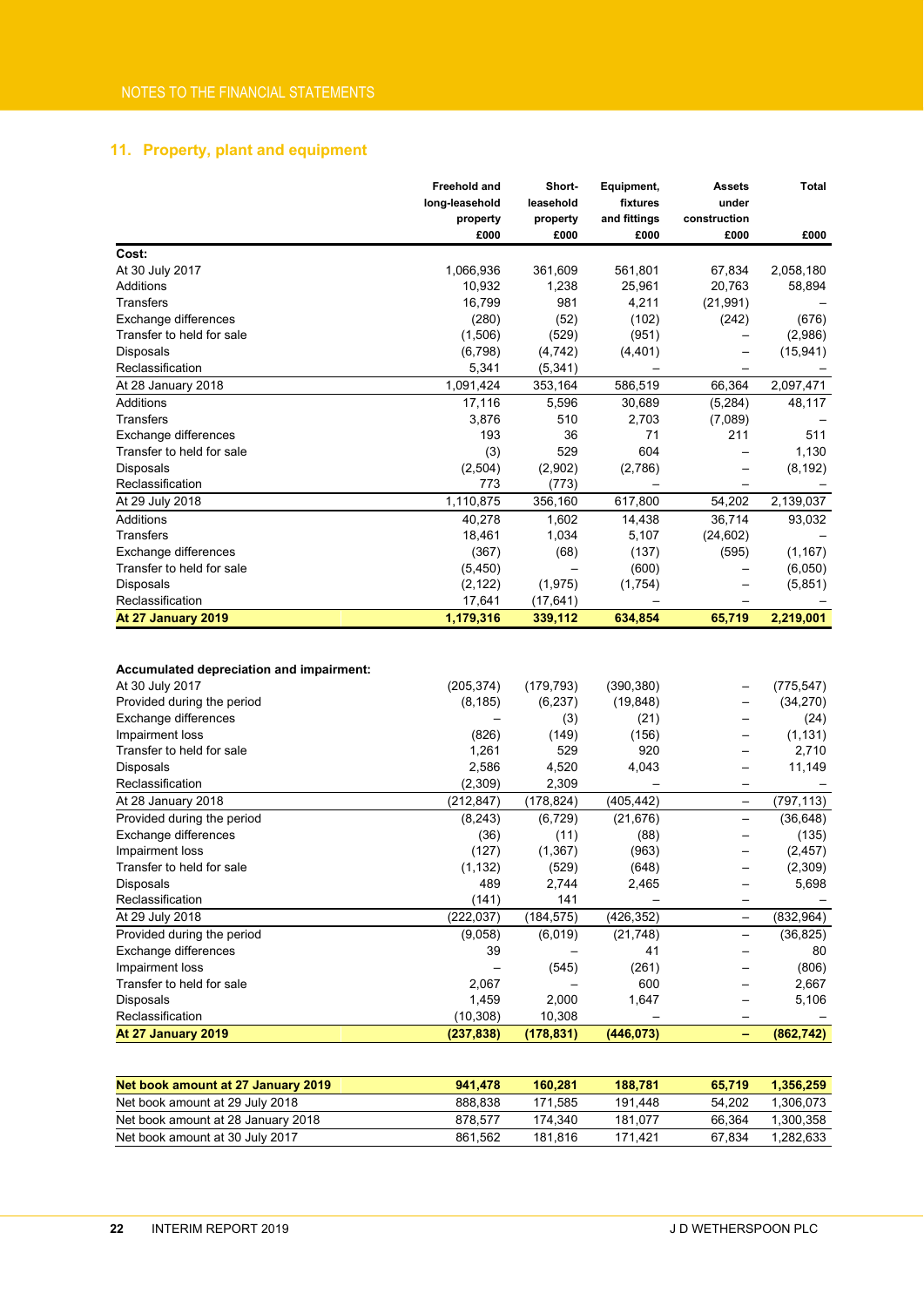#### **12. Intangible assets**

|                                          | £000      |
|------------------------------------------|-----------|
| Cost:                                    |           |
| At 30 July 2017                          | 65,674    |
| Additions                                | 2,520     |
| Disposals                                | (2)       |
| At 28 January 2018                       | 68,192    |
| <b>Additions</b>                         | 552       |
| Disposals                                | (1)       |
| At 29 July 2018                          | 68,743    |
| <b>Additions</b>                         | 2,381     |
| At 27 January 2019                       | 71,124    |
| Accumulated depreciation and impairment: |           |
| At 30 July 2017                          | (35,983)  |
| Provided during the period               | (3,992)   |
| Disposals                                | 2         |
| At 28 January 2018                       | (39, 973) |
| Provided during the period               | (3,992)   |
| <b>Disposals</b>                         |           |
| At 29 July 2018                          | (43,964)  |
| Provided during the period               | (3, 847)  |
| At 27 January 2019                       | (47, 811) |
|                                          |           |
| Net book amount at 27 January 2019       | 23,313    |
| Net book amount at 29 July 2018          | 24,779    |
| Net book amount at 28 January 2018       | 28,219    |
| Net book amount at 30 July 2017          | 29,691    |

The intangible assets relates to computer software and development.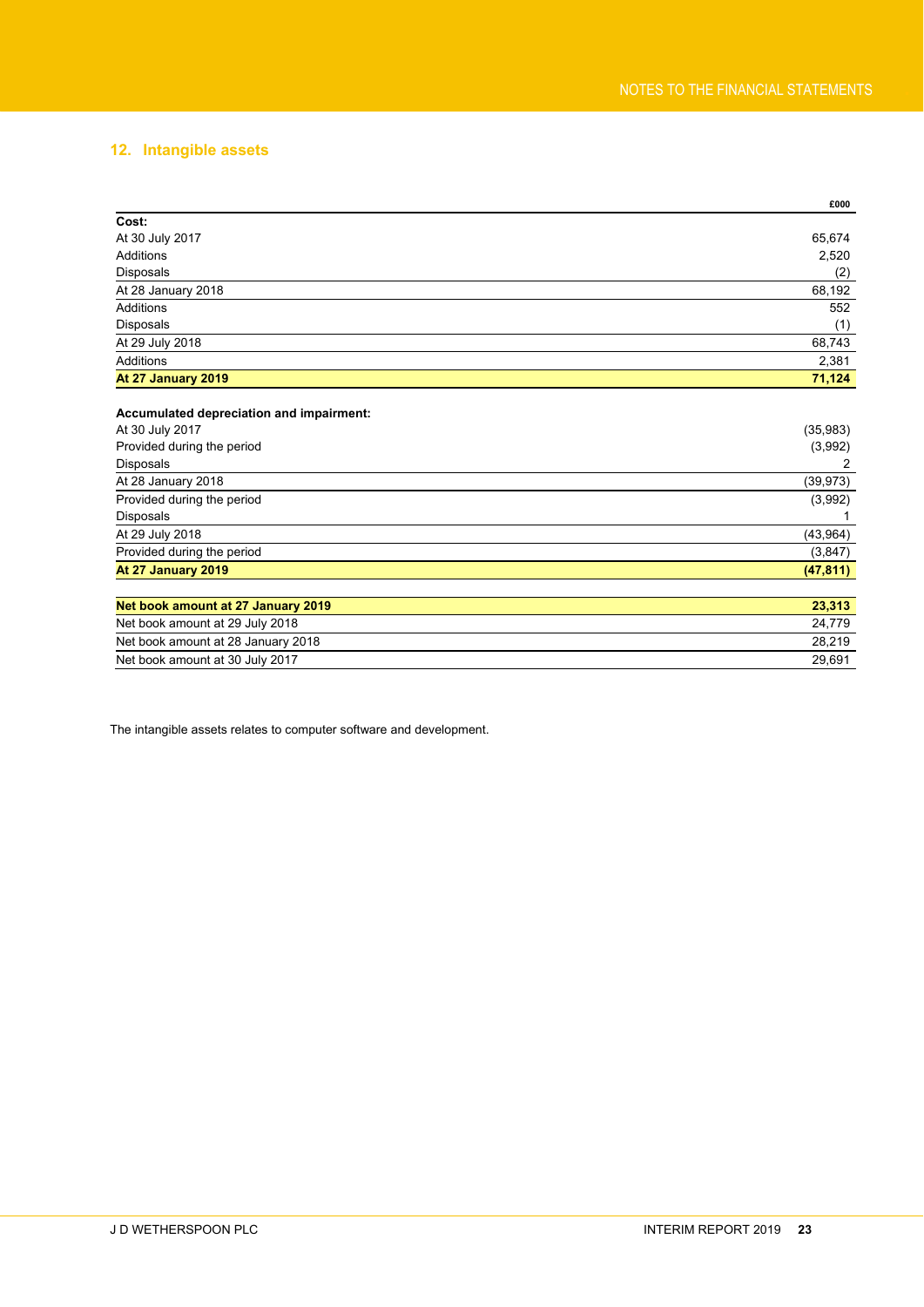#### **13. Investment property**

|                    | £000  |
|--------------------|-------|
| Cost:              |       |
| At 30 July 2017    | 7,751 |
| At 28 January 2018 | 7.751 |
| At 29 July 2018    | 7.751 |
| At 27 January 2019 | 7,751 |
|                    |       |

#### **Accumulated depreciation and impairment:**

| At 30 July 2017                    | (201) |
|------------------------------------|-------|
| Provided during the period         | (28)  |
| At 28 January 2018                 | (229) |
| Provided during the period         | (28)  |
| At 29 July 2018                    | (257) |
| Provided during the period         | (27)  |
| At 27 January 2019                 | (284) |
| Net book amount at 27 January 2019 | 7,467 |
| Net book amount at 29 July 2018    | 7,494 |
| Net book amount at 28 January 2018 | 7,522 |

Net book amount at 30 July 2017 7,550

Rental income received in the period from investment properties was £157,000 (2018: £157,000). Operating costs, excluding depreciation, incurred in relation to these properties amounted to £59,000 (2018: £10,000).

In the opinion of the directors, the cost as stated above is equivalent to the fair value of properties.

#### **14. Other non-current assets**

|                                          | Lease<br>premiums<br>£000 |
|------------------------------------------|---------------------------|
| Cost:                                    |                           |
| At 30 July 2017                          | 12,727                    |
| At 28 January 2018                       | 12,727                    |
| At 29 July 2018                          | 12,727                    |
| Additions                                | 93                        |
| At 27 January 2019                       | 12,820                    |
| Accumulated depreciation and impairment: |                           |
| At 30 July 2017                          | (4, 455)                  |
| Provided during the period               | (170)                     |
| At 28 January 2018                       | (4,625)                   |
| Provided during the period               | (177)                     |
| At 29 July 2018                          | (4,802)                   |
| Provided during the period               | (169)                     |
| At 27 January 2019                       | (4, 971)                  |
| Net book amount at 27 January 2019       | 7,849                     |
| Net book amount at 29 July 2018          | 7,925                     |
|                                          |                           |

| $\frac{1}{2}$                      | .     |
|------------------------------------|-------|
| Net book amount at 29 July 2018    | 7.925 |
| Net book amount at 28 January 2018 | 8.102 |
| Net book amount at 30 July 2017    | 8.272 |
|                                    |       |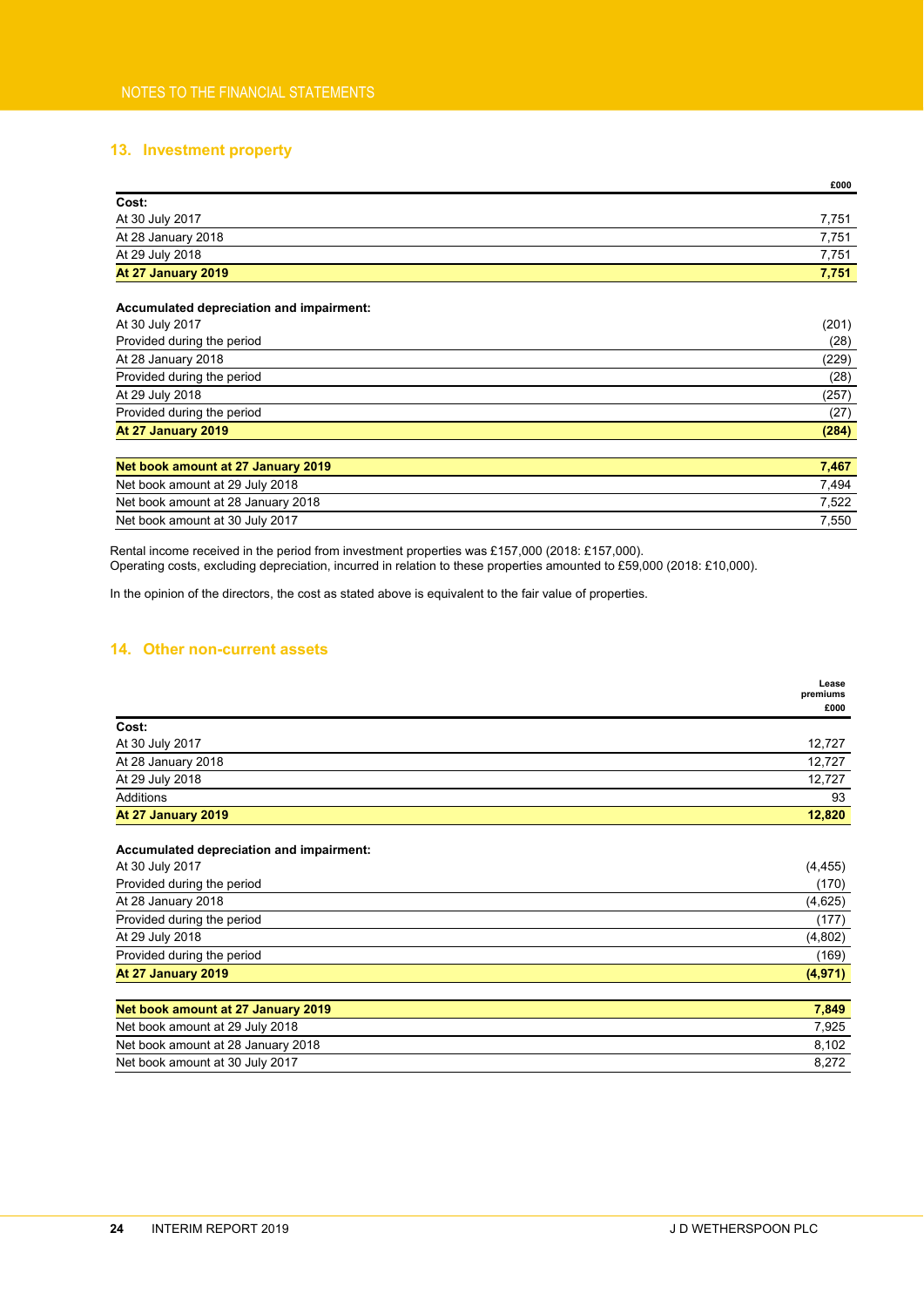#### **15. Analysis of change in net debt**

|                                                     | 29 July<br>2018<br>£000 | Cash<br>flows<br>£000 | Non-cash<br>movement<br>£000 | 27 January<br>2019<br>£000 |
|-----------------------------------------------------|-------------------------|-----------------------|------------------------------|----------------------------|
| Cash and cash equivalents                           |                         |                       |                              |                            |
| Cash in hand                                        | 63,091                  | (25, 737)             |                              | 37,354                     |
| Total cash and cash equivalents                     | 63,091                  | (25, 737)             | $\overline{\phantom{0}}$     | 37,354                     |
|                                                     |                         |                       |                              |                            |
| <b>Borrowings</b>                                   |                         |                       |                              |                            |
| Bank loans - due before one year                    | (8,804)                 | 8,804                 |                              |                            |
| Finance lease creditor - due before one year        |                         | (3,207)               | -                            | (3,207)                    |
| Other loans                                         | (60)                    | 60                    |                              |                            |
| Current net borrowings                              | (8,864)                 | 5,657                 | —                            | (3, 207)                   |
| Bank loans - due after one year                     | (779, 999)              | 29,999                | —                            | (750,000)                  |
| Finance lease creditor - due after one year         |                         | (8,095)               |                              | (8,095)                    |
| Other loans                                         | (421)                   | 462                   | (58)                         | (17)                       |
| Non-current net borrowings                          | (780, 420)              | 22,366                | (58)                         | (758, 112)                 |
| <b>Total borrowings</b>                             | (789, 284)              | 28,023                | (58)                         | (761, 319)                 |
| Net debt                                            | (726, 193)              | 2,286                 | (58)                         | (723, 965)                 |
|                                                     |                         |                       |                              |                            |
| <b>Derivatives</b>                                  |                         |                       |                              |                            |
| Interest-rate swaps asset - due after one year      | 14,976                  |                       | (3,556)                      | 11,420                     |
| Interest-rate swaps liability – due before one year | (160)                   |                       | 160                          |                            |
| Interest-rate swap liability – due after one year   | (38, 925)               |                       | 3,460                        | (35, 465)                  |
| <b>Total derivatives</b>                            | (24, 109)               | $\qquad \qquad -$     | 64                           | (24, 045)                  |
| Net debt after derivatives                          |                         | 2.286                 | 6                            |                            |
|                                                     | (750, 302)              |                       |                              | (748, 010)                 |

#### **16. Fair values**

The table below highlights any differences between the book value and the fair value of financial instruments.

|                                                | <b>Unaudited</b><br>27 January | <b>Unaudited</b><br>27 January | Unaudited<br>28 January     | Unaudited<br>28 January | Audited<br>29 July | Audited<br>29 July |
|------------------------------------------------|--------------------------------|--------------------------------|-----------------------------|-------------------------|--------------------|--------------------|
|                                                | 2019                           | 2019                           | 2018                        | 2018                    | 2018               | 2018               |
|                                                | <b>Book value</b>              | <b>Fair value</b>              | Book value                  | Fair value              | Book value         | Fair value         |
|                                                | £000                           | £000                           | £000                        | £000                    | £000               | £000               |
| Financial assets at amortised cost             |                                |                                |                             |                         |                    |                    |
| Cash and cash equivalents                      | 37,354                         | 37,354                         | 63,736                      | 63,736                  | 63,091             | 63,091             |
| <b>Receivables</b>                             | 6,528                          | 6,528                          | 6,514                       | 6,514                   | 3,969              | 3,969              |
|                                                | 43,882                         | 43,882                         | 70,250                      | 70,250                  | 67,060             | 67,060             |
| <b>Financial liabilities at amortised cost</b> |                                |                                |                             |                         |                    |                    |
| Trade and other payables                       | (267, 235)                     | (267, 235)                     | (219,061)                   | (219,061)               | (231, 783)         | (231, 783)         |
| <b>Borrowings</b>                              | (761, 319)                     | (760,750)                      | (820,104)                   | (820, 165)              | (789,284)          | (788,923)          |
|                                                | (1,028,554)                    |                                | $(1,027,985)$ $(1,039,165)$ | (1,039,226)             | (1,021,067)        | (1,020,706)        |
| Derivatives - cash flow hedges                 |                                |                                |                             |                         |                    |                    |
| Non-current interest-rate swap assets          | 11,420                         | 11,420                         | 16,204                      | 16,204                  | 14,976             | 14,976             |
| Current interest-rate swap liabilities         |                                |                                | (3,728)                     | (3,728)                 | (160)              | (160)              |
| Non-current interest-rate swap liabilities     | (35, 465)                      | (35, 465)                      | (39, 271)                   | (39, 271)               | (38,925)           | (38, 925)          |
|                                                | (24,045)                       | (24, 045)                      | (26,795)                    | (26, 795)               | (24,109)           | (24,109)           |

The fair value of derivatives has been calculated by discounting all future cash flows by the market yield curve at the balance sheet date. The fair value of borrowings has been calculated by discounting the expected future cash flows at the half year end's prevailing interest rates.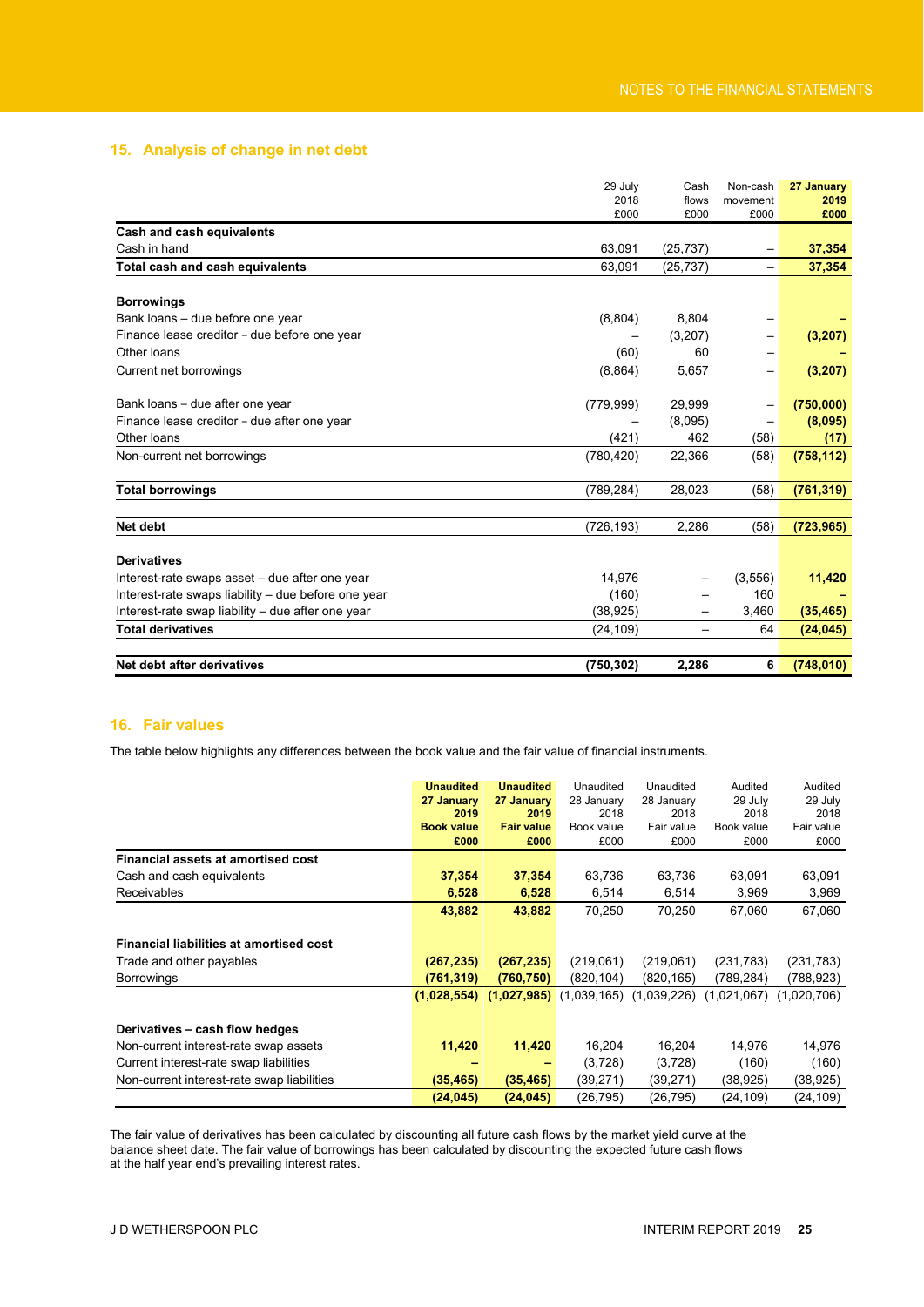#### **16. Fair values (continued)**

#### **Interest-rate swaps**

At 27 January 2019, the Company had fixed-rate swaps designated as hedges of floating-rate borrowings. The floating-rate borrowings are interest-bearing borrowings at rates based on LIBOR, fixed for periods of one month.

|                                                   | Change in<br>fair value | <b>Deferred</b><br>tax | Total   |
|---------------------------------------------------|-------------------------|------------------------|---------|
| Changes in valuation of swaps                     | £000                    | £000                   | £000    |
| Fair value at 28 January 2018 (unaudited)         | 26.795                  | (4,556)                | 22,239  |
| Gain taken directly to other comprehensive income | (2,686)                 | 457                    | (2,229) |
| Fair value at 29 July 2018 (audited)              | 24.109                  | (4,099)                | 20.010  |
| Gain taken directly to other comprehensive income | (64)                    | 11                     | (53)    |
| Fair value at 27 January 2019 (unaudited)         | 24.045                  | (4,088)                | 19.957  |

#### **Fair value of financial assets and liabilities**

IFRS 7 requires disclosure of fair value measurements by level, using the following fair value measurement hierarchy:

- Quoted prices in active markets for identical assets or liabilities (level 1)
- Inputs other than quoted prices included in level 1 which are observable for the asset or liability,
- either directly or indirectly (level 2)
- Inputs for the asset or liability which are not based on observable market data (level 3)

The fair value of the interest-rate swaps of £24.0m is considered to be level 2. All other financial assets and liabilities are measured in the balance sheet at amortised cost, and their valuation is also considered to be level 2.

#### **17. Dividends paid and proposed**

|                                    | <b>Unaudited</b> | Unaudited  | Audited  |
|------------------------------------|------------------|------------|----------|
|                                    | 26 weeks         | 26 weeks   | 52 weeks |
|                                    | ended            | ended      | ended    |
|                                    | 27 January       | 28 January | 29 July  |
|                                    | 2019             | 2018       | 2018     |
|                                    | £000             | £000       | £000     |
| Paid in the period                 |                  |            |          |
| 2017 final dividend                |                  | 8,437      | 8,437    |
| 2018 interim dividend              |                  |            | 4,218    |
| 2018 final dividend                | 8,435            |            |          |
|                                    | 8,435            | 8,437      | 12,655   |
|                                    |                  |            |          |
| Dividends in respect of the period |                  |            |          |
| Interim dividend                   | 4,215            | 4,215      | 4,215    |
| Final dividend                     |                  |            | 8,428    |
|                                    | 4,215            | 4,215      | 12,643   |
|                                    |                  |            |          |
| Dividend per share                 | 4 <sub>p</sub>   | 4p         | 12p      |
| Dividend cover                     | 4.5              | 4.9        | 5.3      |

Dividend cover is calculated as profit after tax and exceptional items over dividend paid.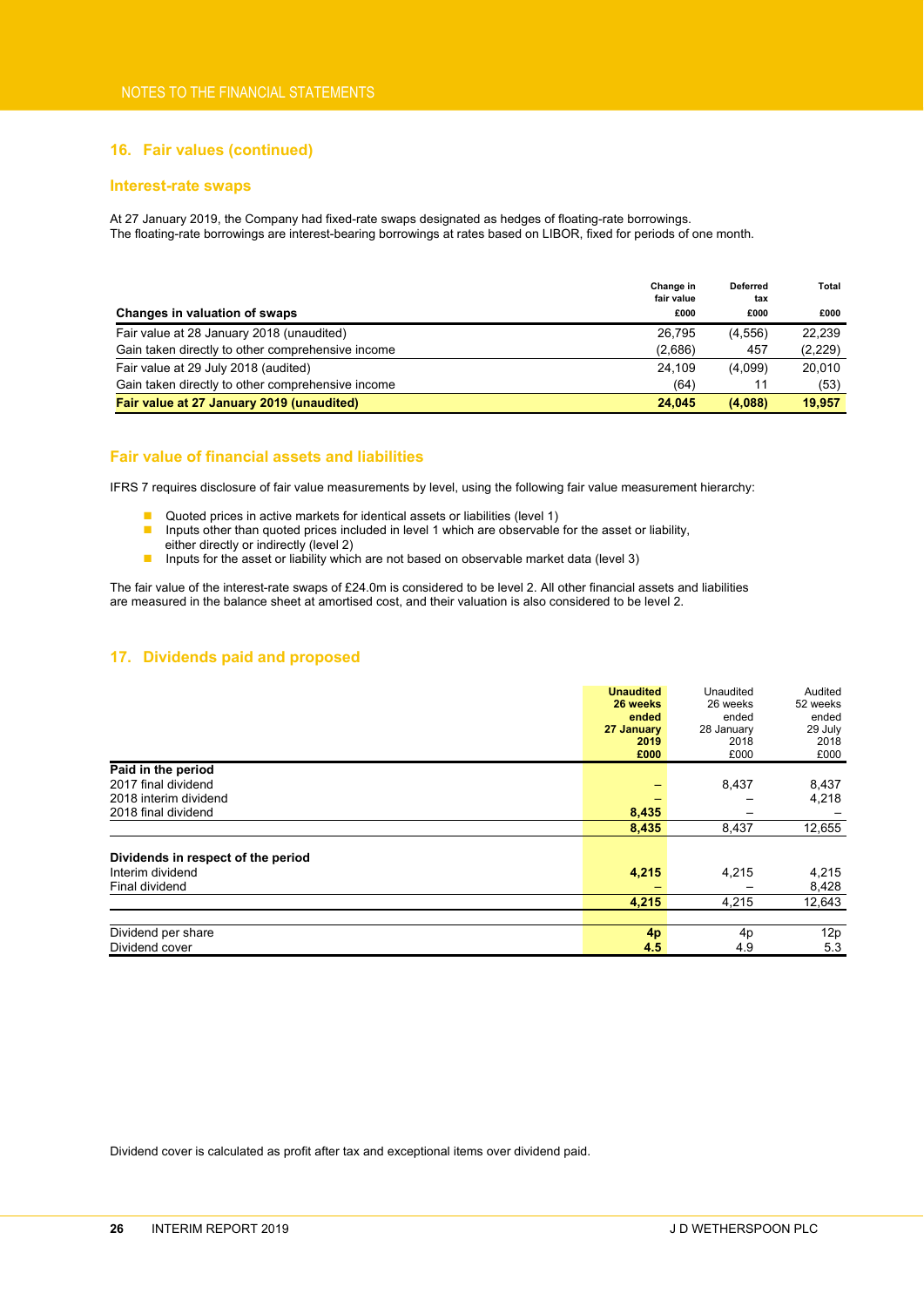#### **18. Share capital**

| Number of<br>shares<br>000s                               | <b>Share</b><br>capital<br>£000 |
|-----------------------------------------------------------|---------------------------------|
| Balance at 30 July 2017 (audited)<br>108.999              | 2.180                           |
| Repurchase of shares<br>(3, 498)                          | (70)                            |
| Closing balance at 28 January 2018 (unaudited)<br>105.501 | 2,110                           |
| Balance at 29 July 2018 (audited)<br>105.501              | 2,110                           |
| Closing balance at 27 January 2019 (unaudited)<br>105.501 | 2.110                           |

All issued shares are fully paid.

#### **19. Related-party disclosure**

There were no material changes to related-party transactions described in the last annual financial statements. There have been no related-party transactions having a material effect on the Company's financial position or performance in the first half of the current financial year.

#### **20. Capital commitments**

The Company had £27.5m of capital commitments for which no provision had been made, in respect of property, plant and equipment, at 27 January 2019 (2018: £28.1m).

The Company has some sites in the property pipeline; however, any legal commitment is contingent on planning and licensing. Therefore, there are no commitments at the balance sheet date, in respect of these sites.

#### **21. Events after the balance sheet date**

There were no significant events after the balance sheet date.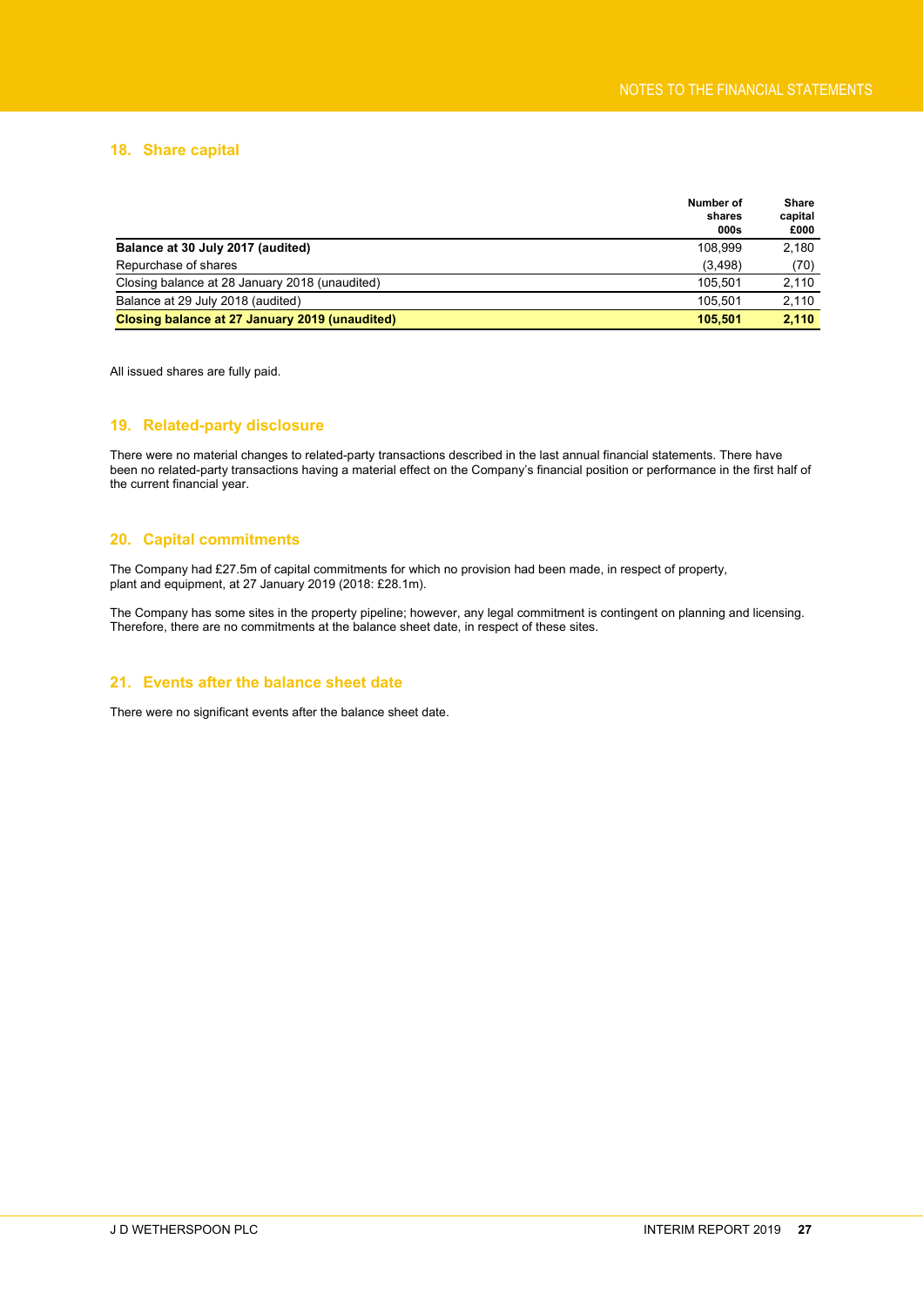### STATEMENT OF DIRECTORS' RESPONSIBILITIES

The directors confirm that this condensed interim financial information has been prepared in accordance with IAS 34, as adopted by the European Union, and that the interim management report includes a fair review of the information required by DTR 4.2.7 and DTR 4.2.8, namely:

- an indication of important events which have occurred during the first 26 weeks and their impact on the condensed set of financial statements, plus a description of the changes in principal risks and uncertainties for the remaining 26 weeks of the financial year.
- material related-party transactions in the first 26 weeks and any material changes in the related-party transactions described in the last annual report.

The directors of J D Wetherspoon plc are listed in the J D Wetherspoon annual report for 29 July 2018. A list of current directors is maintained on the J D Wetherspoon plc website: jdwetherspoon.com

By order of the board

**John Hutson Ben Whitley**<br>Director **Ben Whitley** Director Director 14 March 2019 14 March 2019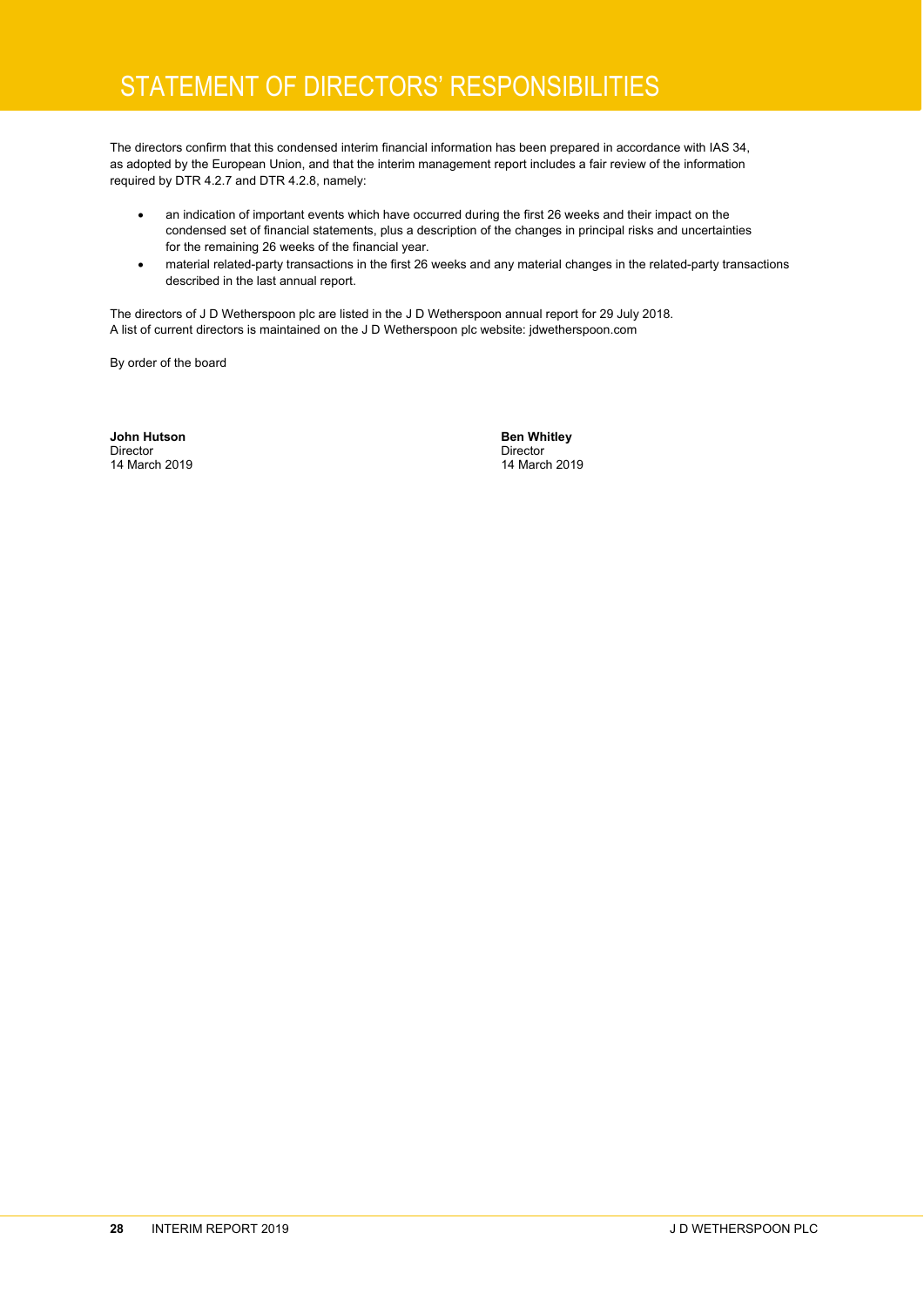#### **Introduction**

We have reviewed the condensed set of financial statements in the half-yearly financial report of J D Wetherspoon plc (the 'Company') for the 26 weeks ended 27th January 2019 which comprises the Income Statement, the Statement of Comprehensive Income, Cash Flow Statement, Balance Sheet, Statement of Changes in Equity and the related notes. We have read the other information contained in the half yearly financial report which comprises the Financial Highlights, Chairman's Statement and Operating Review and considered whether it contains any apparent misstatements or material inconsistencies with the information in the condensed set of financial statements.

#### **Directors' responsibilities**

The half-yearly financial report is the responsibility of, and has been approved by, the directors. The directors are responsible for preparing the halfyearly financial report in accordance with the Disclosure Guidance and Transparency Rules of the United Kingdom's Financial Conduct Authority.

As disclosed in note 2, the annual financial statements of the Company are prepared in accordance with International Financial Reporting Standards as adopted by the European Union. The condensed set of financial statements included in this half-yearly financial report has been prepared in accordance with International Accounting Standard 34, 'Interim Financial Reporting', as adopted by the European Union.

#### **Our responsibility**

Our responsibility is to express a conclusion to the company on the condensed set of financial statements in the half-yearly financial report based on our review.

#### **Scope of review**

We conducted our review in accordance with International Standard on Review Engagements (UK and Ireland) 2410, 'Review of Interim Financial Information Performed by the Independent Auditor of the Entity'. A review of interim financial information consists of making enquiries, primarily of persons responsible for financial and accounting matters, and applying analytical and other review procedures. A review is substantially less in scope than an audit conducted in accordance with International Standards on Auditing (UK) and consequently does not enable us to obtain assurance that we would become aware of all significant matters that might be identified in an audit. Accordingly, we do not express an audit opinion.

#### **Conclusion**

Based on our review, nothing has come to our attention that causes us to believe that the condensed set of financial statements in the halfyearly financial report for the 26 weeks ended 27 January 2019 is not prepared, in all material respects, in accordance with International Accounting Standard 34, 'Interim Financial Reporting', as adopted by the European Union and the Disclosure Guidance and Transparency Rules of the United Kingdom's Financial Conduct Authority.

#### **Use of our report**

This report is made solely to the company, as a body, in accordance with International Standard on Review Engagements (UK and Ireland) 2410, 'Review of Interim Financial Information performed by the Independent Auditor of the Entity'. Our review work has been undertaken so that we might state to the company those matters we are required to state to them in an independent review report and for no other purpose. To the fullest extent permitted by law, we do not accept or assume responsibility to anyone other than the company as a body, for our review work, for this report, or for the conclusion we have formed.

Grant Thornton UK LLP Statutory Auditor, Chartered Accountants London 14 March 2019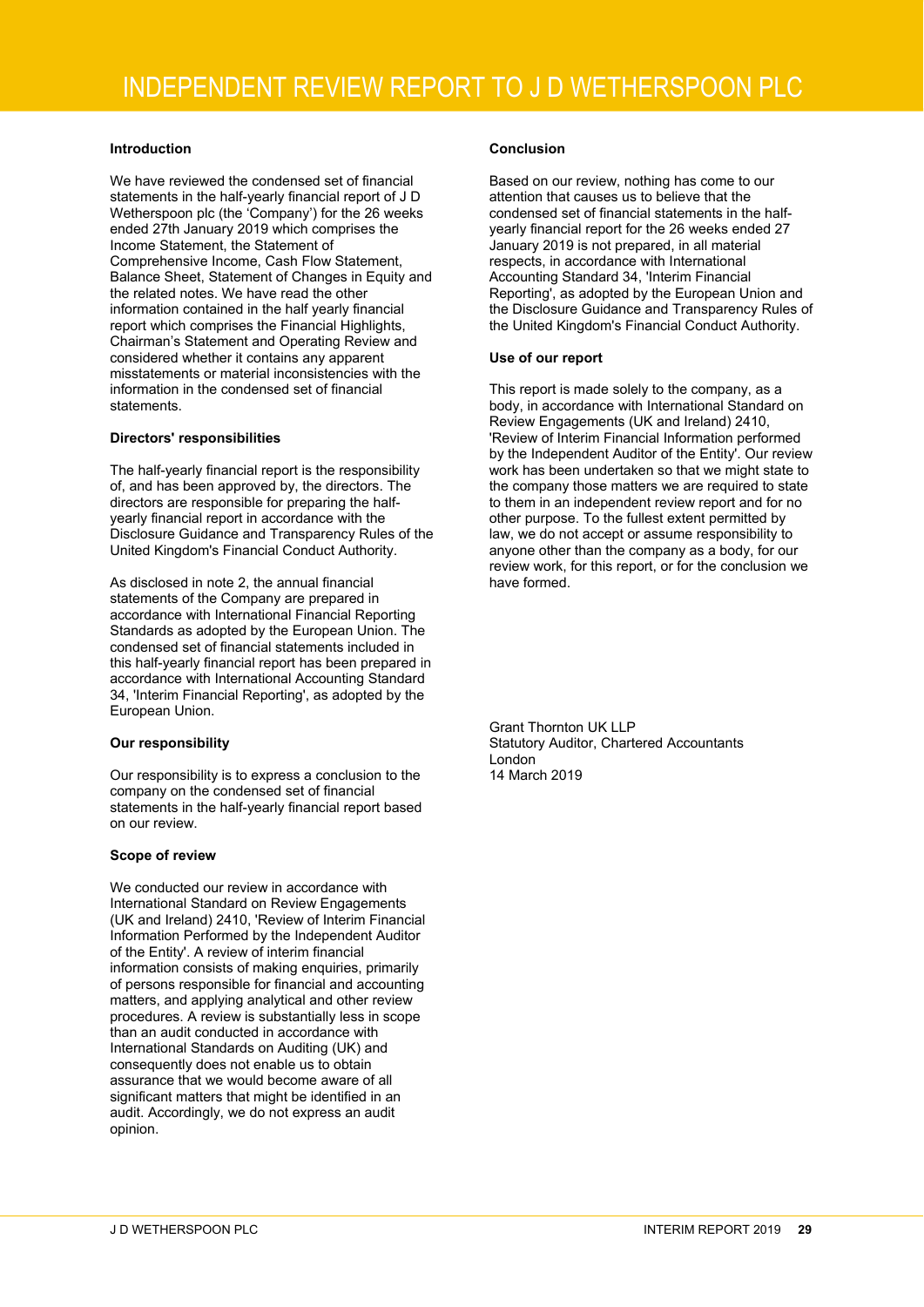### PUBS OPENED SINCE 30 JULY 2018

| <b>Name</b>               | <b>Address</b>                                               | Town                          | <b>Postcode Country</b>         |         |
|---------------------------|--------------------------------------------------------------|-------------------------------|---------------------------------|---------|
| <b>Palladium Electric</b> | 110 High Street                                              | Midsomer Norton,<br>Roadstock | BA3 2DA                         | England |
| <b>The Barrel Vault</b>   | Unit 23 St Pancras<br>International Station,<br>Pancras Road | London                        | N <sub>1</sub> C <sub>4QP</sub> | England |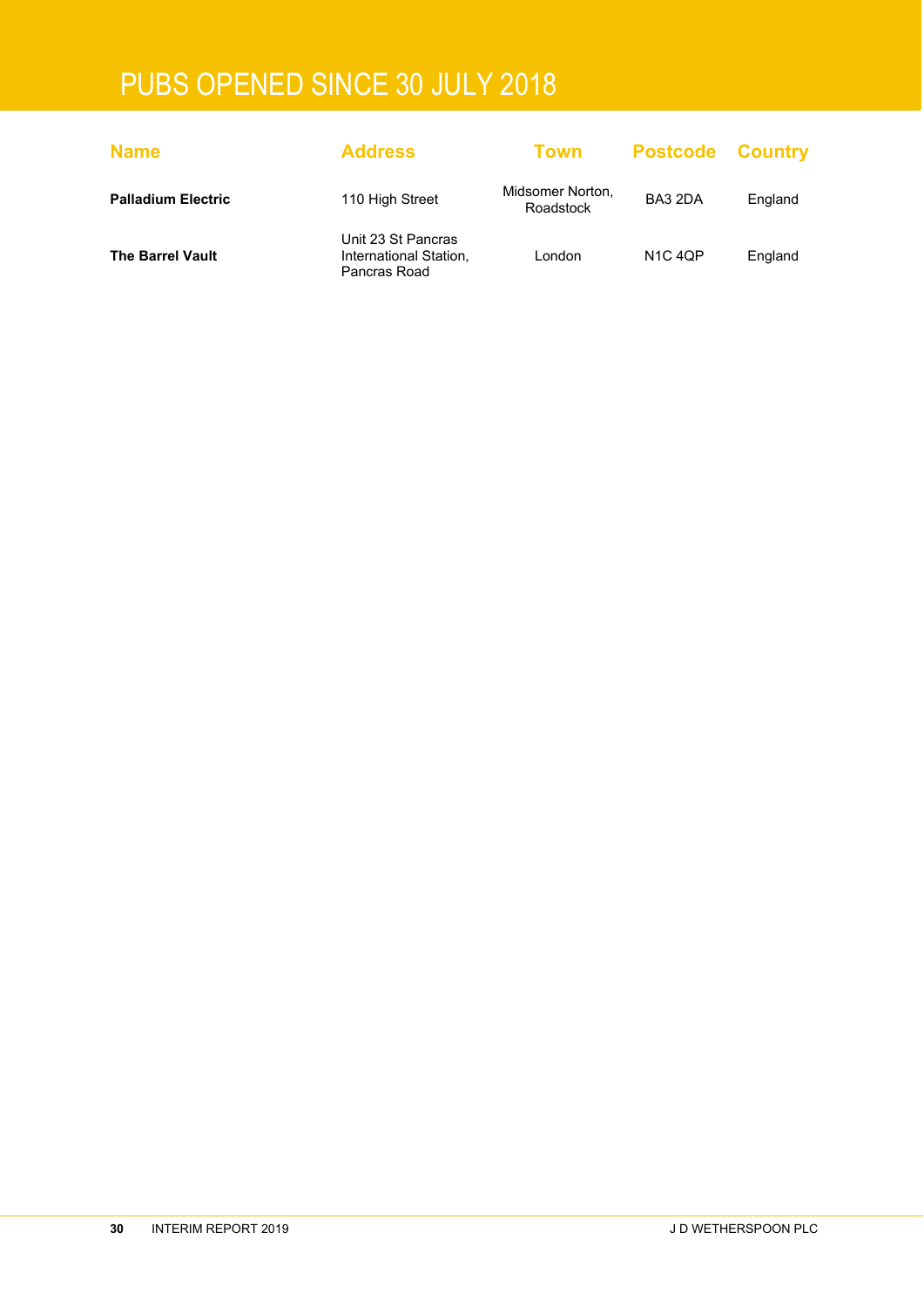### **PUBS CLOSED SINCE 30 JULY 2018**

| <b>Name</b>                          | <b>Address</b>               | <b>Town</b>   | <b>Postcode</b>     | <b>Country</b> |
|--------------------------------------|------------------------------|---------------|---------------------|----------------|
| <b>Stick or Twist</b>                | The Podium Site, Merrion Way | Leeds         | <b>LS2 8PD</b>      | England        |
| <b>The Grapes</b>                    | 198 High Street              | Sutton        | SM <sub>1</sub> 1NR | England        |
| <b>The Gold Balance</b>              | 6-10 Newtown Gardens         | Kirkby        | <b>L32 8RR</b>      | England        |
| The White Lion of<br><b>Mortimer</b> | 223 London Road              | Mitcham       | CR4 2JD             | England        |
| <b>The Moon Under Water</b>          | 194 Balham High Road         | <b>Balham</b> | <b>SW12 9BP</b>     | England        |
| The Green Ayre<br>(Lloyds)           | 63 North Road                | Lancaster     | LA1 1LU             | England        |